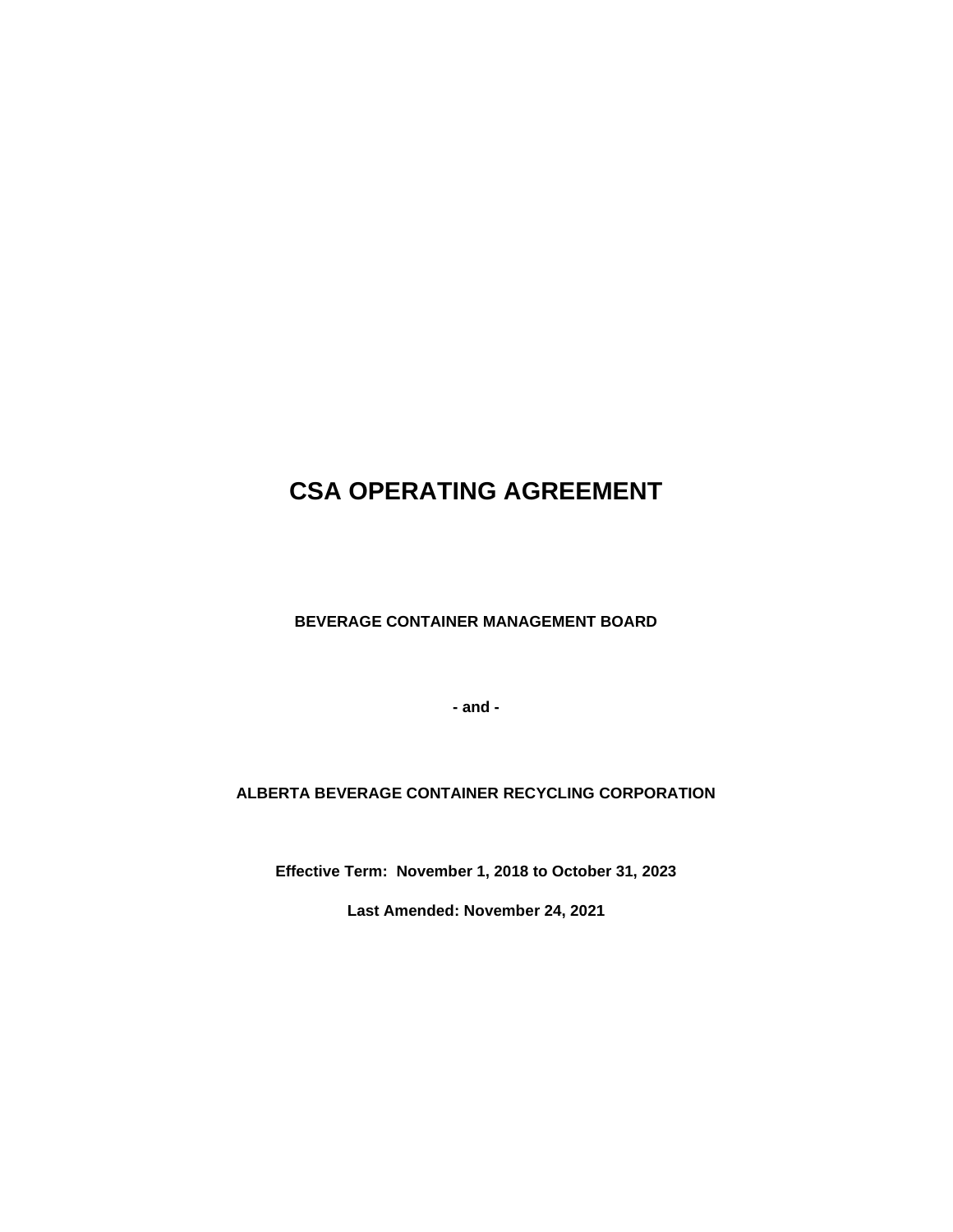|     | 1.1                                                                                                                                                                                                                                                                                                                                                                                                                                  |  |
|-----|--------------------------------------------------------------------------------------------------------------------------------------------------------------------------------------------------------------------------------------------------------------------------------------------------------------------------------------------------------------------------------------------------------------------------------------|--|
|     | 1.2                                                                                                                                                                                                                                                                                                                                                                                                                                  |  |
|     | 1.3                                                                                                                                                                                                                                                                                                                                                                                                                                  |  |
|     | 1.4                                                                                                                                                                                                                                                                                                                                                                                                                                  |  |
|     | 1.5                                                                                                                                                                                                                                                                                                                                                                                                                                  |  |
|     | 1.6<br>$In tent\  \, \ldots \  \, \ldots \  \, \ldots \  \, \ldots \  \, \ldots \  \, \ldots \  \, \ldots \  \, \ldots \  \, \ldots \  \, \ldots \  \, \ldots \  \, \ldots \  \, \ldots \  \, \ldots \  \, \ldots \  \, \ldots \  \, \ldots \  \, \ldots \  \, \ldots \  \, \ldots \  \, \ldots \  \, \ldots \  \, \ldots \  \, \ldots \  \, \ldots \  \, \ldots \  \, \ldots \  \, \ldots \  \, \ldots \  \, \ldots \  \, \ldots \$ |  |
|     | 1.7                                                                                                                                                                                                                                                                                                                                                                                                                                  |  |
|     |                                                                                                                                                                                                                                                                                                                                                                                                                                      |  |
|     | 2.1                                                                                                                                                                                                                                                                                                                                                                                                                                  |  |
|     | 2.2                                                                                                                                                                                                                                                                                                                                                                                                                                  |  |
|     | 2.3                                                                                                                                                                                                                                                                                                                                                                                                                                  |  |
|     | 2.4                                                                                                                                                                                                                                                                                                                                                                                                                                  |  |
|     |                                                                                                                                                                                                                                                                                                                                                                                                                                      |  |
|     | 3.1                                                                                                                                                                                                                                                                                                                                                                                                                                  |  |
|     | 3.2                                                                                                                                                                                                                                                                                                                                                                                                                                  |  |
|     |                                                                                                                                                                                                                                                                                                                                                                                                                                      |  |
|     | 4.1                                                                                                                                                                                                                                                                                                                                                                                                                                  |  |
|     | 4.2                                                                                                                                                                                                                                                                                                                                                                                                                                  |  |
|     | 4.3                                                                                                                                                                                                                                                                                                                                                                                                                                  |  |
|     | 4.4                                                                                                                                                                                                                                                                                                                                                                                                                                  |  |
|     | 4.5                                                                                                                                                                                                                                                                                                                                                                                                                                  |  |
|     | 4.6                                                                                                                                                                                                                                                                                                                                                                                                                                  |  |
|     |                                                                                                                                                                                                                                                                                                                                                                                                                                      |  |
|     | 5.1                                                                                                                                                                                                                                                                                                                                                                                                                                  |  |
|     | 5.2                                                                                                                                                                                                                                                                                                                                                                                                                                  |  |
|     | 5.3                                                                                                                                                                                                                                                                                                                                                                                                                                  |  |
|     |                                                                                                                                                                                                                                                                                                                                                                                                                                      |  |
| 6.1 |                                                                                                                                                                                                                                                                                                                                                                                                                                      |  |
|     |                                                                                                                                                                                                                                                                                                                                                                                                                                      |  |
|     | 7.1                                                                                                                                                                                                                                                                                                                                                                                                                                  |  |
|     | 7.2                                                                                                                                                                                                                                                                                                                                                                                                                                  |  |
|     | 7.3                                                                                                                                                                                                                                                                                                                                                                                                                                  |  |
|     | 7.4                                                                                                                                                                                                                                                                                                                                                                                                                                  |  |

# **TABLE OF CONTENTS**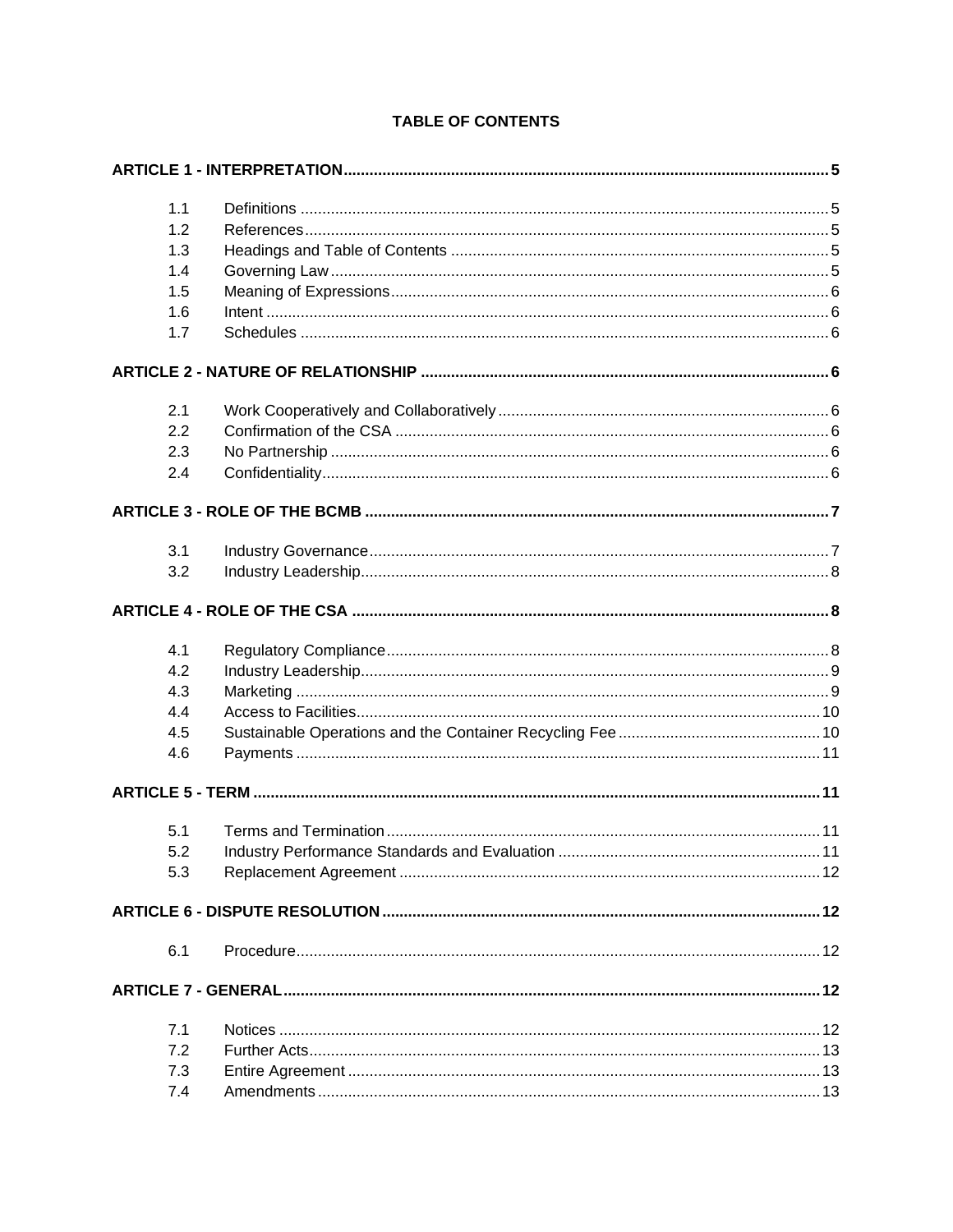| 75    |  |
|-------|--|
| 7.6   |  |
| 7.7   |  |
| 7.8   |  |
| 7.9   |  |
| 7.10  |  |
| 7 1 1 |  |
|       |  |
| 8.1   |  |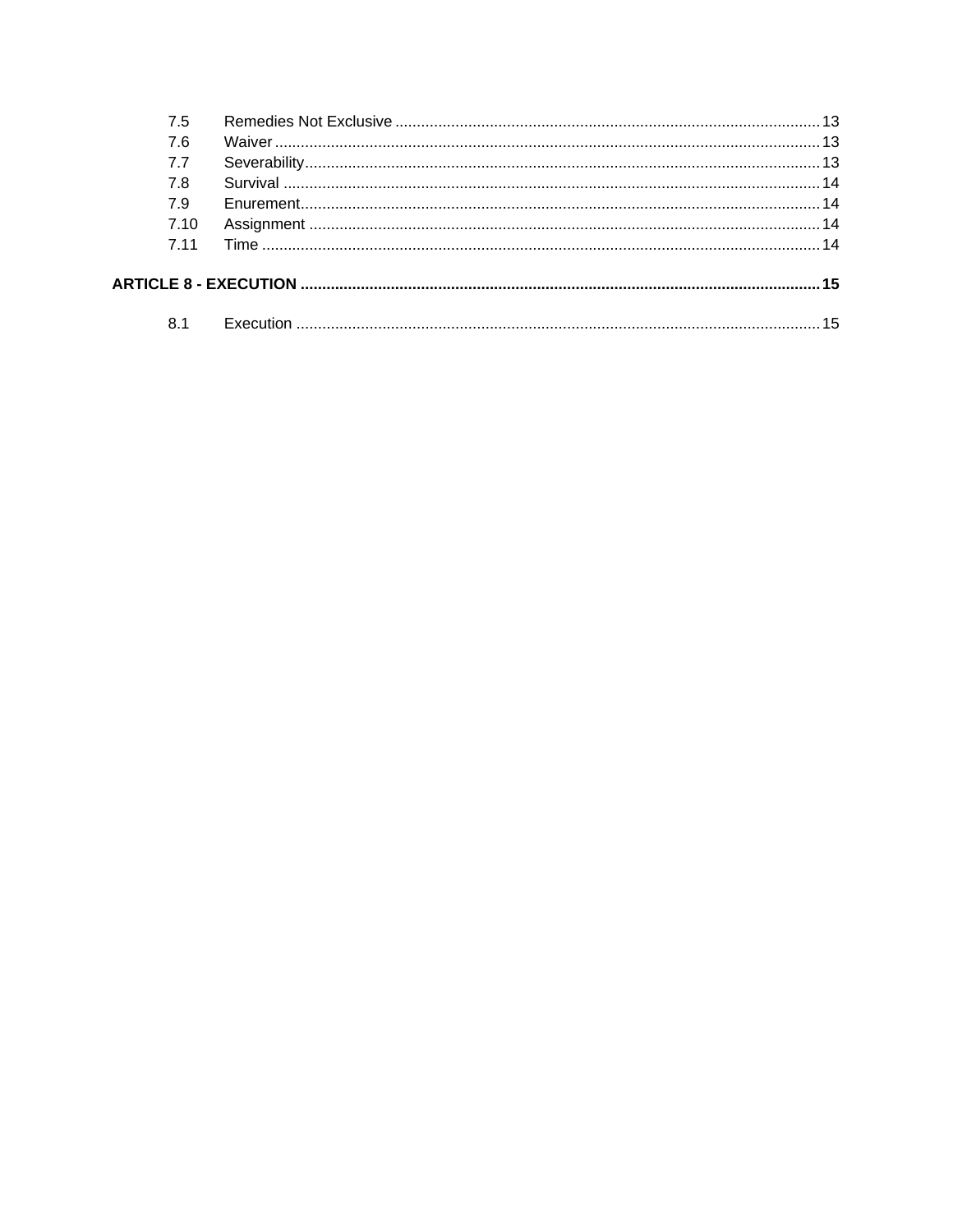## **CSA OPERATING AGREEMENT**

This Agreement made as of the 1<sup>st</sup> day of November, 2018.

BETWEEN:

# Beverage Container Management Board, a society incorporated under the laws of Alberta (the "BCMB")

#### - and -

# Alberta Beverage Container Recycling Corporation, a corporation incorporated under the laws of Alberta (the "CSA")

The recitals of this Agreement are as follows:

- A. The BCMB regulates the beverage container system of Alberta, of which the Common Collection System is one component, pursuant to the Regulation;
- B. The Regulation provides that Manufacturers shall use and maintain the Common Collection System for recovery and recycling of empty Containers from Depots and that Manufacturers shall appoint a Collection System Agent with respect to the operation of the Common Collection System;
- C. The Regulation provides that the Collection System Agent appointed to act on behalf of Manufacturers must be satisfactory to the BCMB;
- D. The CSA is the Collection System Agent appointed to act on behalf of Manufacturers;
- E. The BCMB has approved a Service Agreement between the CSA and the ABDA, on behalf of the Depots, which complies with the By-laws and outlines certain duties and obligations owed by the CSA to Depots and owed by Depots to the CSA in relation to the Common Collection System;
- F. As required by the CSA By-law, the BCMB and the CSA entered into an operating agreement dated as of November 1, 2018, which expires October 31, 2023;
- G. The CSA operates the Common Collection System to the BCMB's satisfaction and is reapproved to operate the Common Collection System as of the date of this Agreement; and
- H. The BCMB and the CSA wish to enter into this Agreement in accordance with the CSA By-law to evaluate the CSA in relation to established performance standards.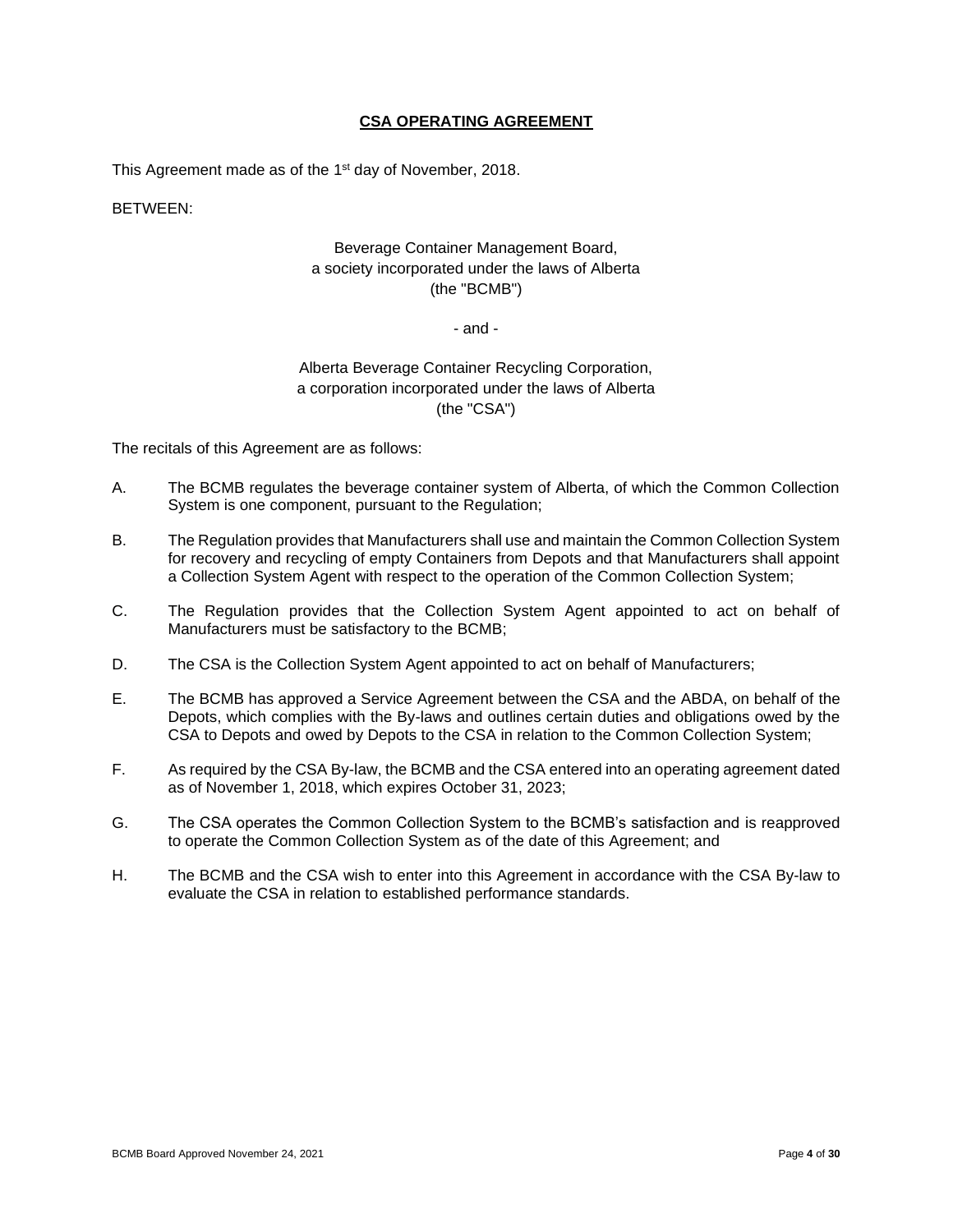#### **ARTICLE 1 - INTERPRETATION**

#### <span id="page-4-1"></span><span id="page-4-0"></span>1.1 **Definitions**

In this Agreement, unless the context otherwise requires:

- 1.1.1 "Agreement" means this CSA Operating Agreement, including all schedules.
- 1.1.2 "Compliance Fee" means a charge by the BCMB to the CSA for costs associated with monitoring deficiencies related to this Agreement not covered in other fees.
- 1.1.3 "CRF" is the fee charged by the CSA to Manufacturers that is intended to represent the net cost to recover and process a Container in Alberta, and to ensure that Alberta maintains an effective and sustainable recycling system.
- 1.1.4 "Material Stream" means each category of container for which a specific handling commission is payable as identified in the By-laws.
- 1.1.5 "Non-Beverage Container" means a bottle, can, plastic cup or paperboard carton or a package made of metal, plastic, paper, glass or other material, or a combination of them that has never contained a beverage.

Unless otherwise indicated, terms that are defined in the Collection System Agent By-law have the same meaning when they are used in this Agreement.

#### <span id="page-4-2"></span>1.2 **References**

In this Agreement except where expressly otherwise provided or where the context otherwise requires:

- 1.2.1 words in the singular include the plural and vice versa and words importing any one of the masculine, feminine or neuter genders include the other genders;
- 1.2.2 a reference to a statute or regulation or a provision thereof means the statute or regulation or provision as amended or superseded from time to time;
- 1.2.3 unless otherwise provided a reference to dollars or amounts of money means lawful money of Canada; and
- 1.2.4 a reference to an article, section, subsection number or schedule shall, unless otherwise stated, be a reference to an article, section, subsection or schedule of this Agreement.

# <span id="page-4-3"></span>1.3 **Headings and Table of Contents**

This Agreement is provided with a table of contents and headings and is divided into sections and subsections for convenience of reference only and such shall not affect its construction or interpretation.

#### <span id="page-4-4"></span>1.4 **Governing Law**

This Agreement shall be interpreted and governed by the laws in force in the Province of Alberta from time to time and any proceedings in respect of it shall be brought and carried on before the courts of the Province of Alberta and all parties attorn irrevocably to the exclusive jurisdiction of such courts.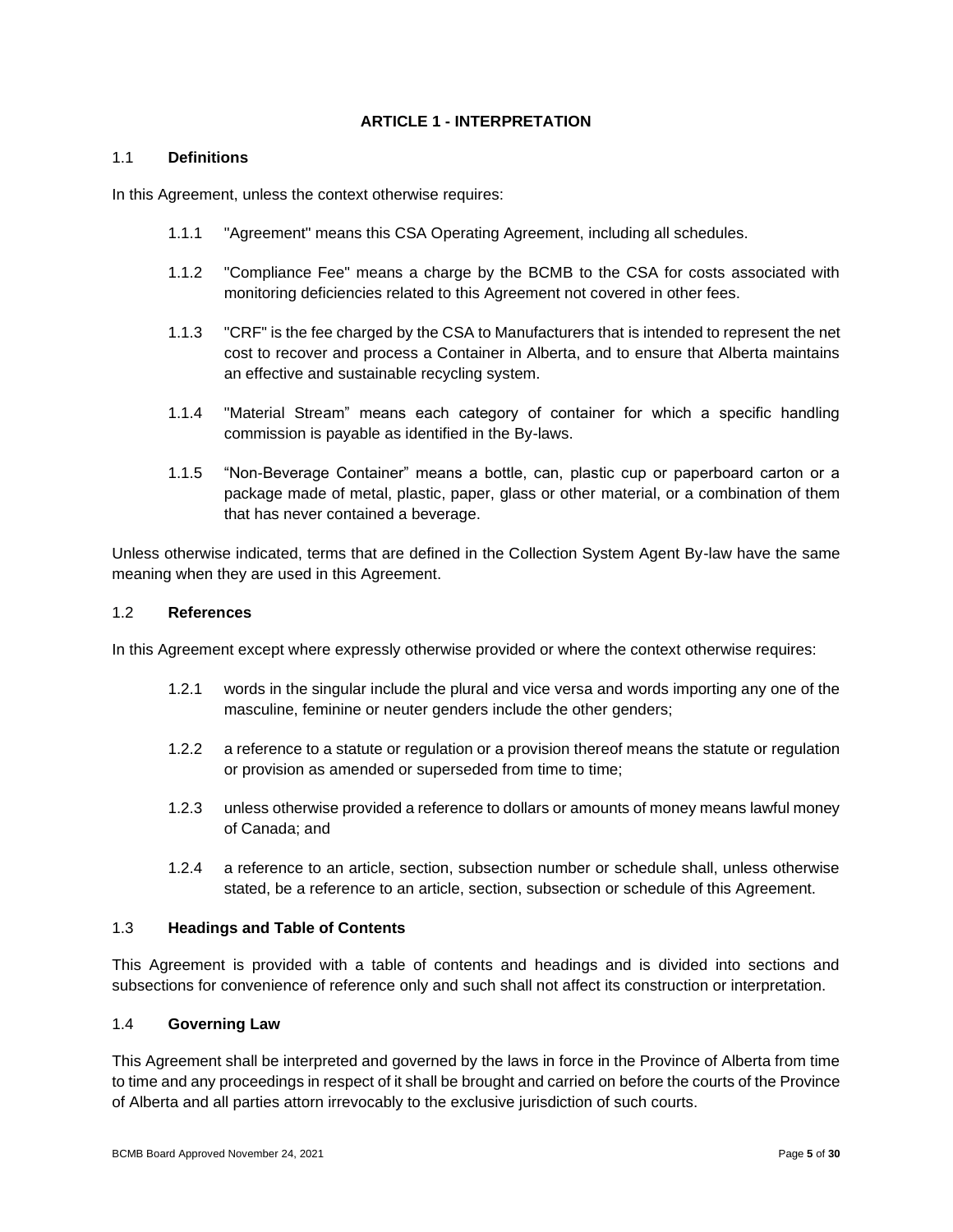# <span id="page-5-0"></span>1.5 **Meaning of Expressions**

"Herein", "hereof" or "hereunder" and similar expressions when used in a section shall be construed as referring to the whole Agreement and not that section only.

## <span id="page-5-1"></span>1.6 **Intent**

Recognizing that there is mutual benefit in having CSA performance standards, evaluating the CSA against those performance standards and continually improving the efficiency and effectiveness of the Common Collection System, and the level of service offered to Albertans through the beverage container system of Alberta as a whole, it is the intent of this Agreement to:

- 1.6.1 capture the individual roles and responsibilities of the BCMB and the CSA with respect to the Common Collection System;
- 1.6.2 evaluate the CSA against established performance standards; and
- 1.6.3 continuously review and improve performance standards for the CSA.

#### <span id="page-5-2"></span>1.7 **Schedules**

The following schedules are attached to and form part of this Agreement:

| Schedule "A" | Fees                                     |
|--------------|------------------------------------------|
| Schedule "B" | Information and Reporting                |
| Schedule "C" | Evaluation against Performance Standards |

# **ARTICLE 2 - NATURE OF RELATIONSHIP**

#### <span id="page-5-4"></span><span id="page-5-3"></span>2.1 **Work Cooperatively and Collaboratively**

The CSA and the BCMB will work together cooperatively and collaboratively to promote, encourage and foster continual improvements in the Common Collection System.

# <span id="page-5-5"></span>2.2 **Confirmation of the CSA**

The BCMB hereby confirms that, as of the date of this Agreement, the CSA is satisfactory to the BCMB as the Collection System Agent appointed by the Manufacturers with respect to the operation of the Common Collection System.

#### <span id="page-5-6"></span>2.3 **No Partnership**

Nothing in this Agreement or in the relationship of the CSA and the BCMB shall be construed as in any sense creating a partnership among the parties or as giving to any party any of the rights or subjecting any party to any of the creditors of another party.

#### <span id="page-5-7"></span>2.4 **Confidentiality**

Certain information within the Common Collection System is critical to the competitive positions of Manufacturers and Depot permit holder and must be kept confidential. Therefore: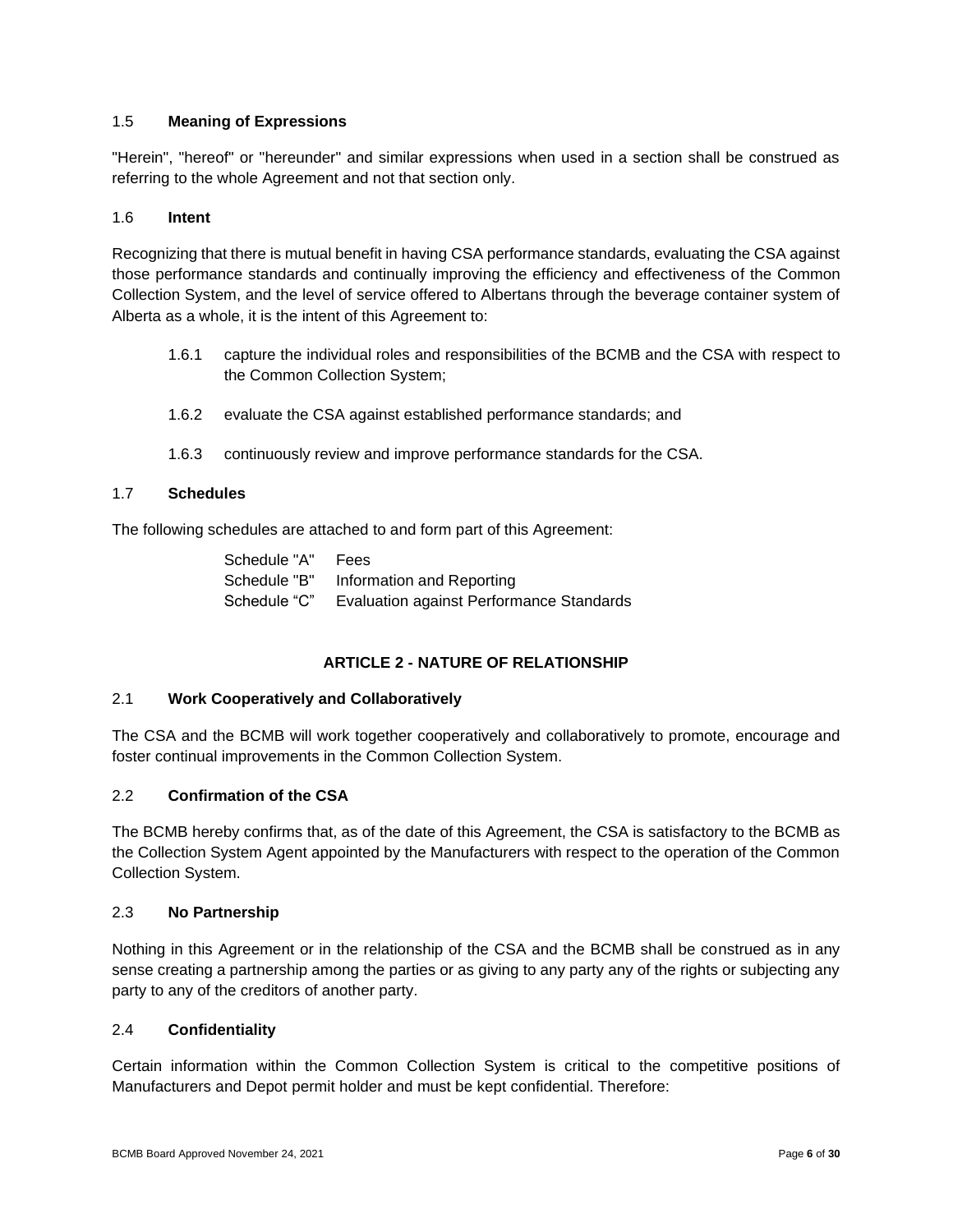- 2.4.1 where the BCMB acquires information referred to in section 17(1) of the Regulation and the information related to a trade secret, process or technique that the Depot permit holder, the CSA or Manufacturer otherwise keeps confidential, the BCMB shall take all reasonable steps to ensure that the information is not used or released in a form or manner that is likely to undermine the confidentiality of the information;
- 2.4.2 all financial information and information concerning Container volumes of individual Depots shall be kept confidential by the CSA and the BCMB. The CSA is bound by the Service Agreement and shall be bound by this Agreement to not disclose such confidential information unless required to do so by law or with the consent of the Depot permit holder. The BCMB shall not disclose such confidential information unless required to do so by law or with the consent of the Depot permit holder;
- 2.4.3 if such confidential information is disclosed to the BCMB, the CSA must, along with the disclosure, direct the BCMB that the information is for internal purposes only and not for further disclosure;
- 2.4.4 The CSA may aggregate otherwise confidential information and make public such aggregated information; and
- 2.4.5 The CSA and the BCMB shall keep as confidential all trade secrets, processes or techniques that either learns of as a result of its position within the Common Collection System.

# **ARTICLE 3 - ROLE OF THE BCMB**

#### <span id="page-6-1"></span><span id="page-6-0"></span>3.1 **Industry Governance**

In conjunction with the powers and duties conferred or imposed upon it by the Regulation, the BCMB shall, without limiting the breadth of its activities and obligations outside of this Agreement:

- 3.1.1 establish By-laws in accordance with article 18 of the Regulation;
- 3.1.2 approve the Collection System Agent appointed by Manufacturers if satisfactory to the BCMB;
- 3.1.3 maintain a registry of Containers;
- 3.1.4 monitor, inspect and evaluate the performance of the CSA in accordance with the By-laws and this Agreement including Schedules "B" and "C";
- 3.1.5 notify the CSA of the issuance, cancellation or modification to permits issued to Depot permit holders; and
- 3.1.6 work cooperatively and collaboratively with the CSA to continuously review and improve performance standards for the CSA.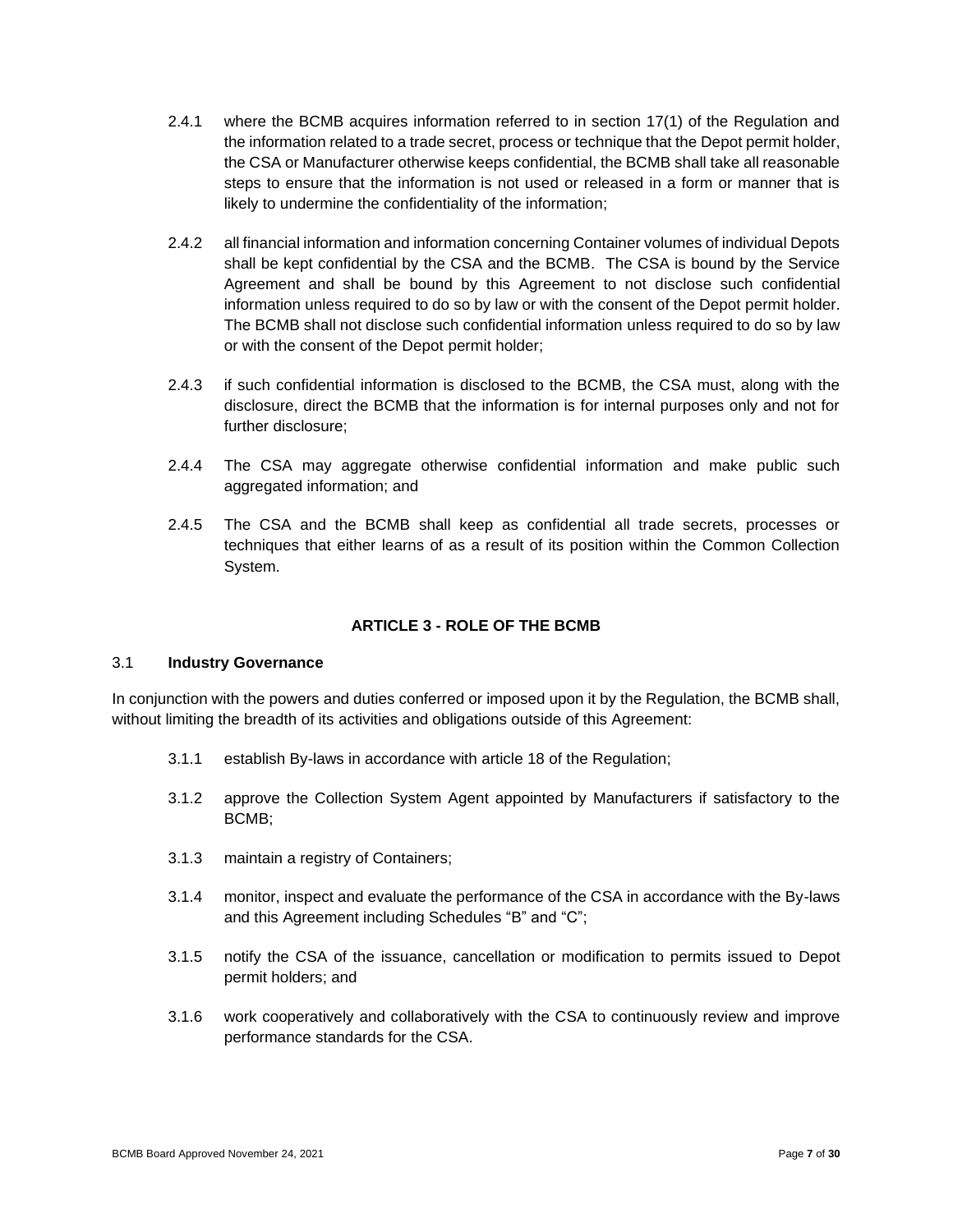### <span id="page-7-0"></span>3.2 **Industry Leadership**

As an industry participant and leader, the BCMB shall:

- 3.2.1 focus the industry on continuously increasing return rates and recycling rates;
- 3.2.2 establish the ILC for the purpose of identifying important issues relating to the Container recycling industry, agreeing on strategies for addressing those issues, and cooperating in the implementation of those strategies for the benefit of the beverage container system;
- 3.2.3 provide the CSA with a copy of its annual business plan, once it has been approved by the Minister of Environment;
- 3.2.4 where appropriate, invite the CSA to participate in industry or BCMB committees; and
- 3.2.5 participate with the CSA in the collection of information relating to the Common Collection System and the compliance of the CSA with the Regulation and this Agreement for the purpose of reviewing and improving industry performance standards and improving the performance of the beverage container system of Alberta.

# **ARTICLE 4 - ROLE OF THE CSA**

## <span id="page-7-2"></span><span id="page-7-1"></span>4.1 **Regulatory Compliance**

The CSA shall:

- 4.1.1 focus the industry on continuously increasing return rates and recycling rates;
- 4.1.2 comply with the provisions of the Regulation, By-laws, this Agreement and the Service Agreement;
- 4.1.3 collect Containers from Depots in accordance with the Regulation, By-laws, Service Agreement and this Agreement;
- 4.1.4 on collecting Containers from a Depot, cause Containers to be recycled in a manner approved by the BCMB;
- 4.1.5 in accordance with the Regulation and the By-laws, provide to the BCMB information pertaining to the sale and recovery of Containers subject to section 4.1.7;
- 4.1.6 remit fees as set out in Schedule "A";
- 4.1.7 maintain records and comply with the reporting requirements set out in Schedule "B";
- 4.1.8 operate the Common Collection System in a manner that:
	- 4.1.8.1 meets or exceeds the performance standards set out in Schedule "C";
	- 4.1.8.2 protect the confidentiality of proprietary information of individual Manufacturers;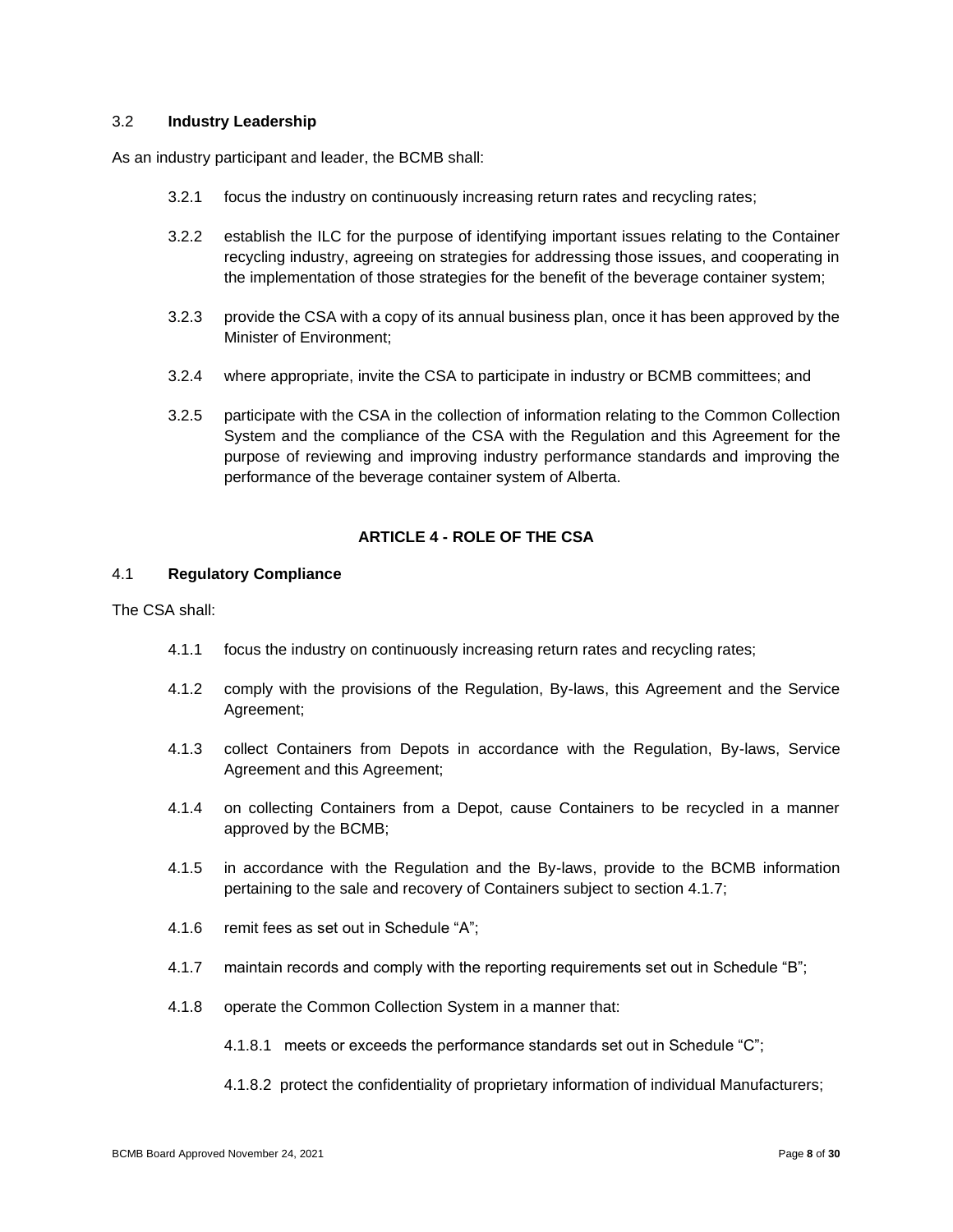- 4.1.8.3 complies with the By-laws and Service Agreement (or applicable portions thereof) then in force;
- 4.1.9 amend the Service Agreement, with the concurrence of the ABDA, as necessary, to comply with amendments to the By-laws and other requirements specified by the BCMB from time to time.
- 4.1.10 notwithstanding 4.1.9, to the extent that the ABDA does not agree to amend the Service Agreement to comply with amendments to the By-laws and other requirements specified by the BCMB from time to time, the CSA shall only be obligated to make commercially reasonable efforts to comply with the By-laws and any resulting non-compliance shall not be construed as a default under this Agreement;
- 4.1.11 in response to requests from the BCMB for information required to enable the BCMB to exercise the powers and carry out the duties conferred or imposed on it, either promptly provide such information to the BCMB or promptly advise of the reasons why the CSA is not willing to disclose such information; and
- 4.1.12 work cooperatively and collaboratively with the BCMB for the purposes of evaluating the CSA in relation to those performance standards outlined in Schedule "C" of this Agreement, which cooperation shall include responses to any reasonable requests from the BCMB regarding such performance standards.

#### <span id="page-8-0"></span>4.2 **Industry Leadership**

As an industry participant and leader, the CSA shall:

- 4.2.1 participate in the ILC and other industry and the BCMB committees, if invited to participate;
- 4.2.2 align its annual operating plan with the BCMB's business plan and identified strategic priorities;
- 4.2.3 participate with the BCMB in the collection of information relating to the Common Collection System and the compliance of the CSA with the Regulation, the By-laws, this Agreement, the Service Agreement and any other agreement between the CSA, Depot permit holders, and the ABDA for the purpose of reviewing and improving industry performance standards and improving the performance of the beverage container system of Alberta;
- 4.2.4 evaluate and implement as the CSA considers appropriate in its sole discretion, recommendations from the BCMB with respect to improvements to the performance of the CSA, the operation of the Common Collection System and the operation and integrity of the beverage container system of Alberta as a whole, including, without limitation, steps to mitigate the risk of fraud, theft or any other unauthorized act or omission in connection with the operation of the Common Collection System; and
- 4.2.5 report to the BCMB with respect to the implementation of any recommendations from the BCMB in accordance with section 4.2.4, where considered by the CSA to be appropriate.

# <span id="page-8-1"></span>4.3 **Marketing**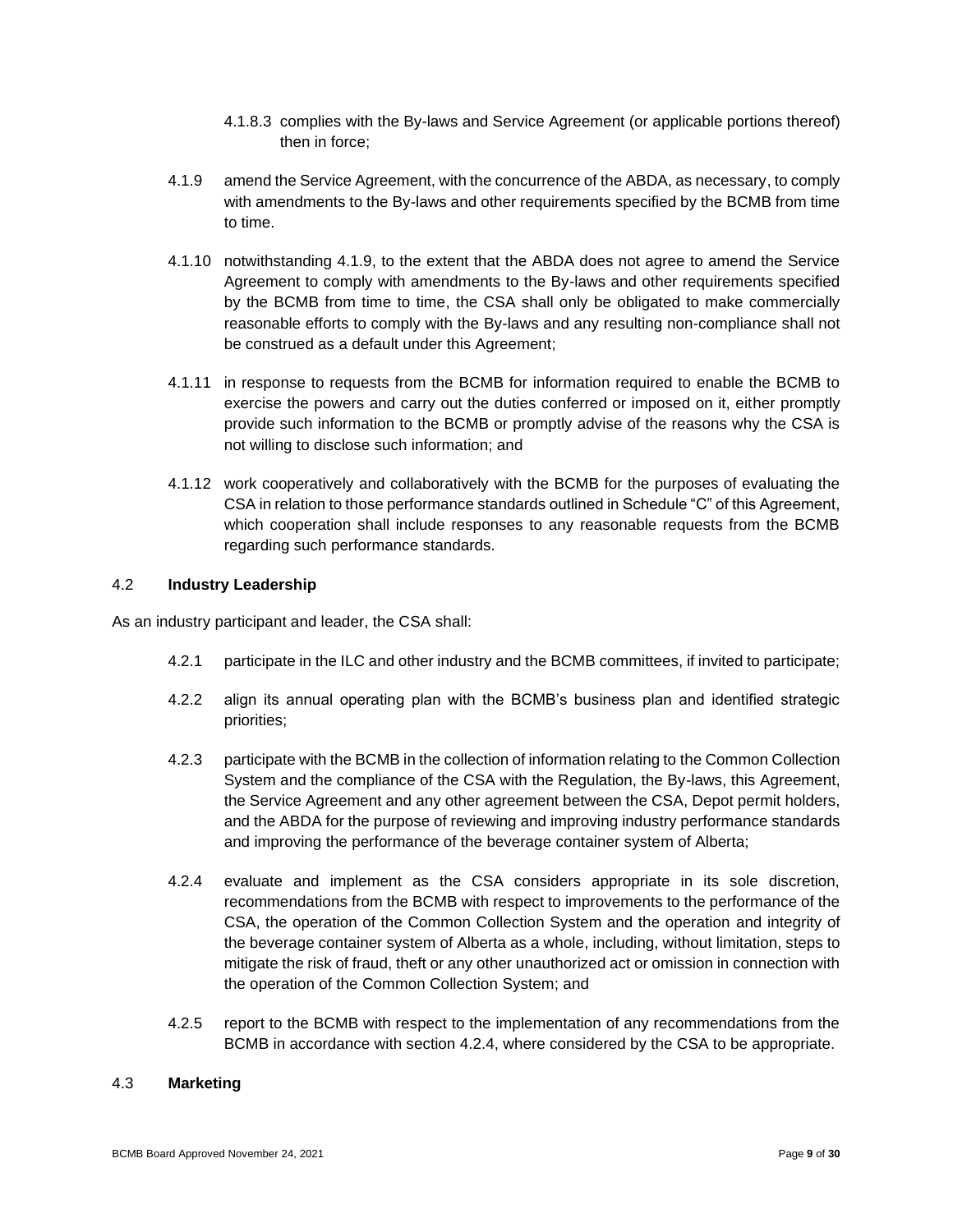#### The CSA shall:

- 4.3.1 form a joint marketing committee comprised of representatives from the industry participants and leaders to cooperatively and collaboratively provide strategic input into the CSA's, marketing, advertising, promotional strategies and depot-related programs focused on increasing consumer awareness and participation by consumers in Container recycling;
- 4.3.2 convey the strategic input from the industry participants and leaders to the CSA's board of directors regarding the development of strategies and programs in accordance with section 4.3.1;
- 4.3.3 review the execution and report on the effectiveness of the strategies and programs prepared and developed in accordance with this section 4.3.

## <span id="page-9-0"></span>4.4 **Access to Facilities**

The CSA shall:

- 4.4.1 allow the BCMB access to its facilities during normal operating hours;
- 4.4.2 request that regional processors engaged by the CSA allow the BCMB access to their facilities during normal operating hours;
- 4.4.3 consider any request by the BCMB to post signage in its facilities, which signage may be posted at the CSA's discretion; and
- 4.4.4 provide, on request, work-space for the BCMB staff at processing facilities of the CSA.

## <span id="page-9-1"></span>4.5 **Sustainable Operations and the Container Recycling Fee**

The CSA shall:

- 4.5.1 conduct its operations so as to fulfill its obligation to maintain and manage an amount of operating reserve sufficient to:
	- 4.5.1.1 ensure adequate cash flow to fulfill its obligations to achieve operational and financial stability for the Common Collection System responsible for the recovery of Containers;
	- 4.5.1.2 facilitate and stabilize the timing and frequency of the changes to the CRF to yield sufficient funds to support the ongoing operation of the Common Collection System;
	- 4.5.1.3 minimize cross subsidization of recyclable Material Streams and to ensure the fair, equitable and independent treatment of such Material Streams; and

4.5.1.4 cover the CSA's operating cash demands.

4.5.2 provide the BCMB, for information purposes, the annual business case for the adjustments to the CRF approved by the CSA's board, including expected results; and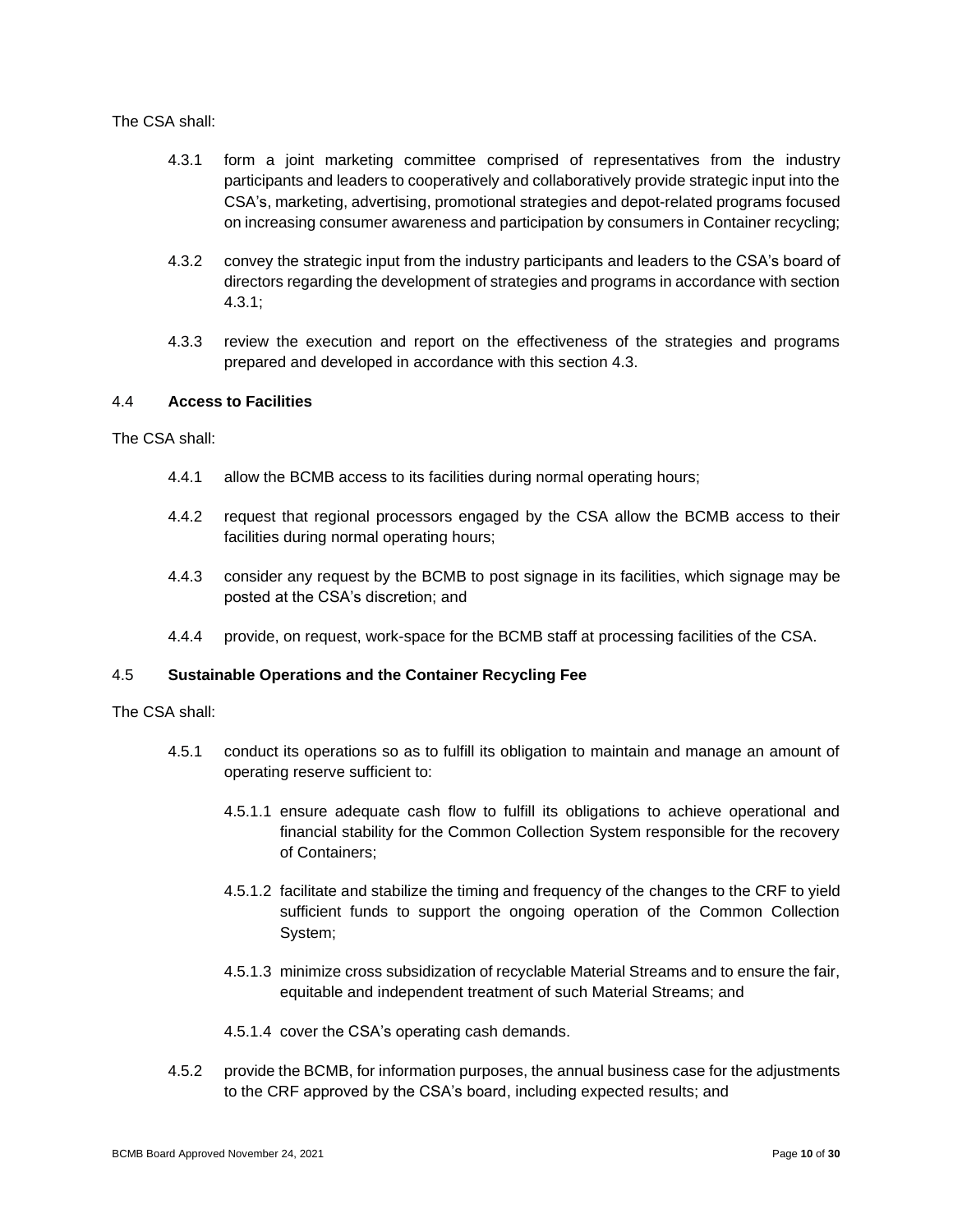4.5.3 provide the BCMB a copy of the CSA's policy(ies) in respect of its compliance with sections 4.5.1 and/or 4.5.2 of this Agreement upon request, including without limitation the value of the operating reserve maintained by the CSA from time to time together with reasonable detail as to the composition of anticipated costs.

#### <span id="page-10-0"></span>4.6 **Payments**

In compliance with its obligations under section 4.1 of this Agreement, the CSA shall, reimburse and/or pay a Depot permit holder such payments as required in the current Service Agreement, which payments may be reduced by the amounts referenced in sections 1 and 2 of Schedule "A".

#### **ARTICLE 5 - TERM**

#### <span id="page-10-2"></span><span id="page-10-1"></span>5.1 **Terms and Termination**

- 5.1.1 Except as otherwise provided in this Agreement, or as otherwise agreed by the CSA and the BCMB in writing, the term of this Agreement shall commence on the effective date of this Agreement and shall continue until October 31, 2023.
- 5.1.2 If the BCMB rescinds the approval of the CSA as the Collection System Agent in accordance with the By-laws, this Agreement shall terminate on the effective date of such rescission. For certainty, as of the date of this Agreement, the By-laws state that the BCMB is entitled to rescind its approval:
	- 5.1.2.1 for cause;
	- 5.1.2.2 if the Regulation is amended in such a way that the CSA's role is significantly altered or rescinded; and
	- 5.1.2.3 if the Manufacturers that represent, in the aggregate, ninety percent (90%) of the sales volume of Containers in Alberta rescind their appointment of the CSA as the Collection System Agent.

# <span id="page-10-3"></span>5.2 **Industry Performance Standards and Evaluation**

- 5.2.1 During the term of this Agreement the BCMB shall evaluate the CSA in accordance with the By-laws, the CSA's contribution to the BCMB goals for the beverage container system of Alberta, the efficiency and effectiveness of the CSA's operation of the Common Collection System and the CSA's compliance with the Regulation, By-laws, Service Agreement and this Agreement. In particular, the CSA shall be evaluated on the performance standards set out in Schedule "C" attached.
- 5.2.2 During the term of this Agreement, the CSA and the BCMB may agree to improve performance standards and methods and criteria for evaluating the CSA in relation to those performance standards.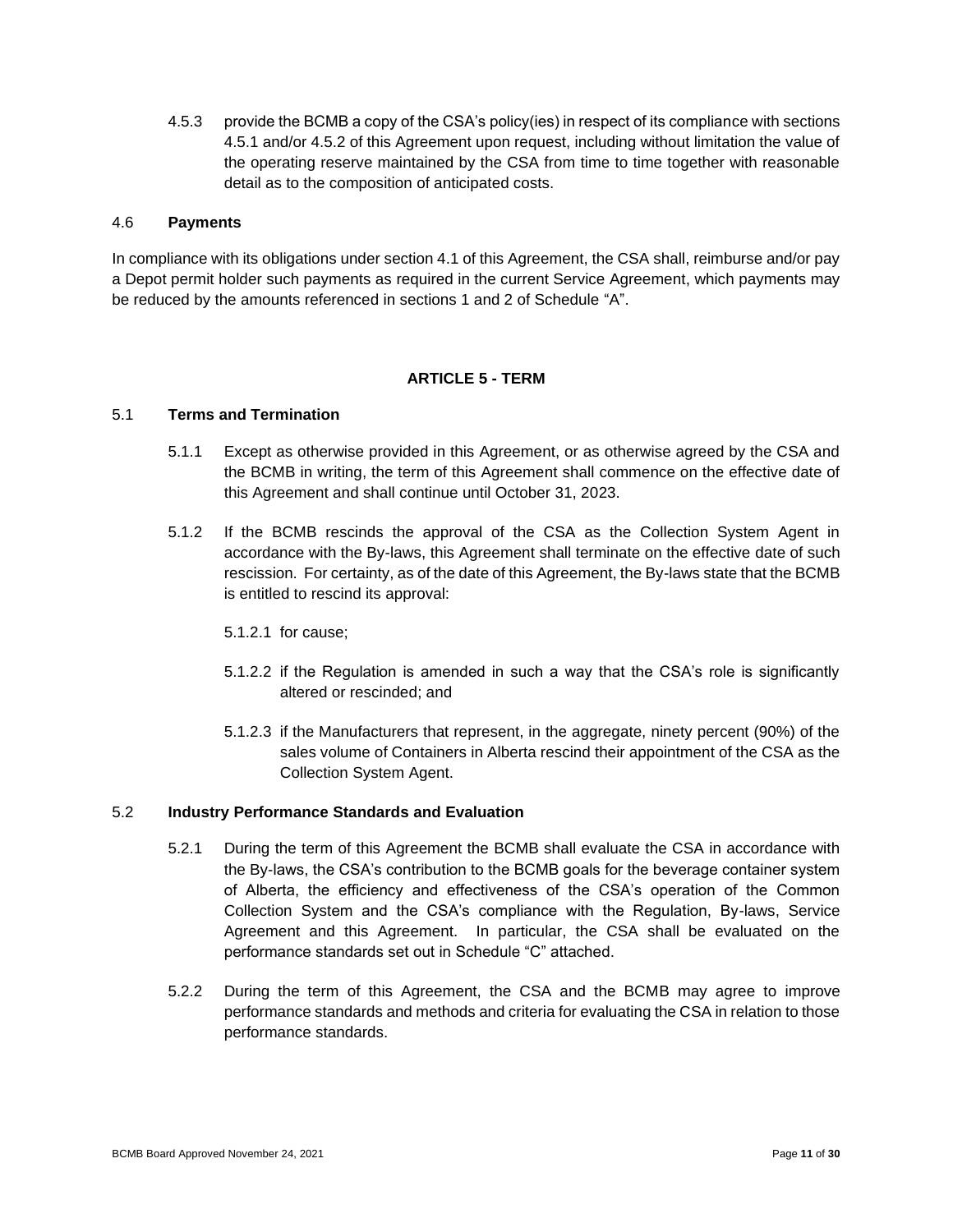#### <span id="page-11-0"></span>5.3 **Replacement Agreement**

5.3.1 The CSA and the BCMB shall negotiate in good faith an improved operating agreement to replace this Agreement on or before August 15, 2023.

#### **ARTICLE 6 - DISPUTE RESOLUTION**

# <span id="page-11-2"></span><span id="page-11-1"></span>6.1 **Procedure**

- 6.1.1 The CSA and the BCMB shall use reasonable efforts to settle any and all disputes, differences, controversies, questions or claims arising out of or in any way related to this Agreement, or the negotiation, amendment, validity, interpretation, performance, existence, breach, violation or termination of this Agreement by following the steps outlined in this article 6:
	- 6.1.1.1 The presidents of the CSA and the BCMB shall work together to resolve all issues on a timely basis;
	- 6.1.1.2 If the presidents are not able to agree upon a resolution within 30 days or such other time period as agreed upon by the presidents, the chair of each of the party's respective board of directors shall work to resolve the dispute; and
	- 6.1.1.3 If the chairs are not able to agree upon a resolution within 30 days or such other time period as agreed upon by the chairs, and unless the parties otherwise agree to an alternative form of dispute resolution, the dispute will be determined by commencing the appropriate legal proceedings in the Court of Queen's Bench of Alberta.

# **ARTICLE 7 - GENERAL**

# <span id="page-11-4"></span><span id="page-11-3"></span>7.1 **Notices**

All notices, amendments, consents, evaluations or other communications required or permitted by this Agreement shall be in writing and shall be sent by courier; personal delivery; or, other electronic means and shall be directed to or addressed as follows:

If to the BCMB, to:

Beverage Container Management Board #100, 8616 – 51st Avenue Edmonton, Alberta T6E 6E6 Attention: President and Director, Operations

If to the CSA, to:

Alberta Beverage Container Recycling Corporation 901 57 Avenue NE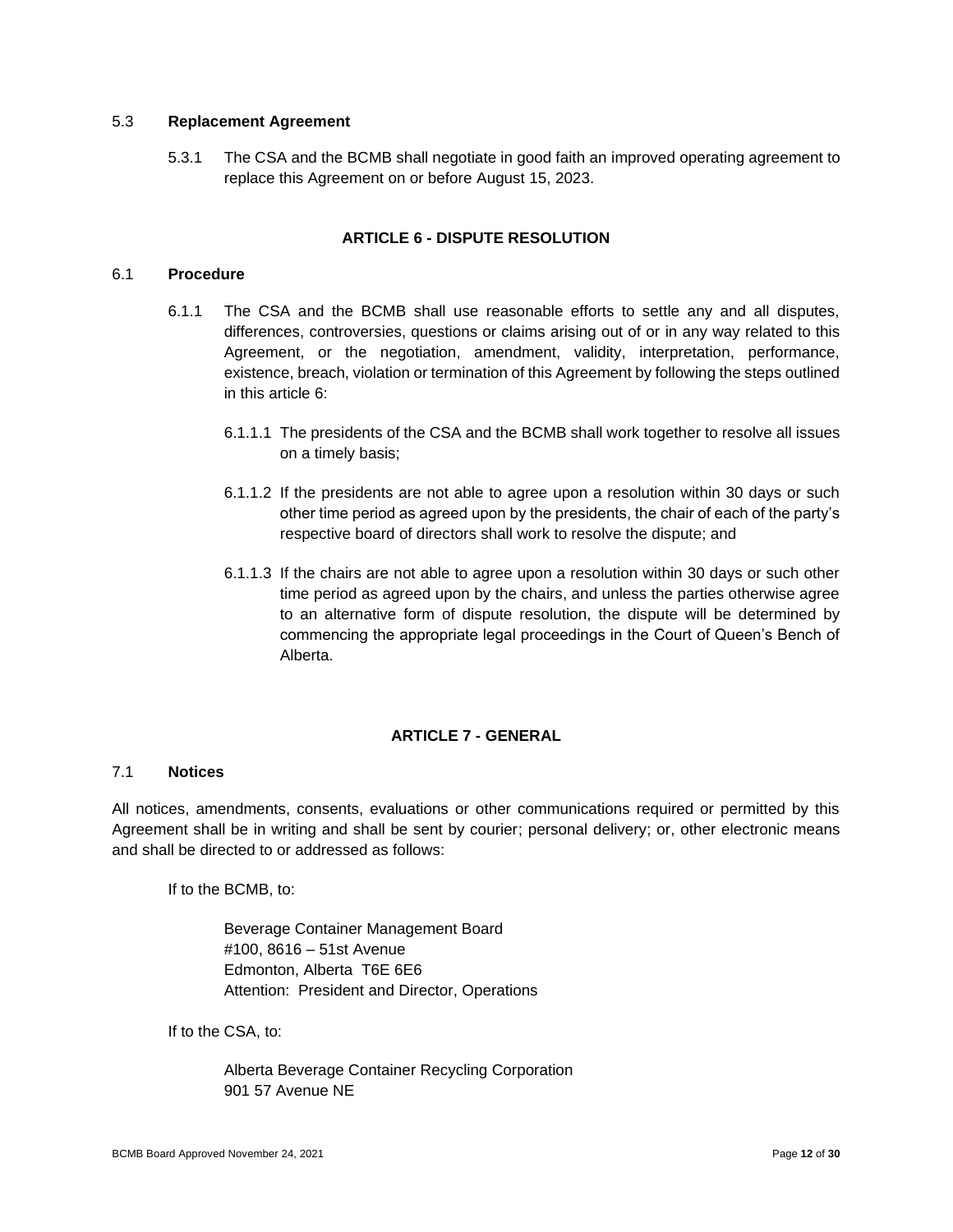Calgary, Alberta T2E 8X9 Attention: President & CEO and Vice President, Operations

# <span id="page-12-0"></span>7.2 **Further Acts**

Each of the CSA and the BCMB shall, at the request of the other, execute and deliver any further documents and do all acts and things that party may reasonably require in order to carry out the true intent and meaning of this Agreement.

# <span id="page-12-1"></span>7.3 **Entire Agreement**

This Agreement constitutes the entire agreement between the CSA and the BCMB relating to the subject matter hereof and supersedes all prior and contemporaneous agreements, understandings, negotiations and discussions, whether written or oral, of the parties, and there are no warranties, representations or other agreements among the parties in connection with the subject matter hereof except as specifically set forth herein.

#### <span id="page-12-2"></span>7.4 **Amendments**

- 7.4.1 This Agreement may be altered or amended as follows:
	- 7.4.1.1 By notice, either party may propose amendments to this Agreement.
	- 7.4.1.2 Upon receipt of such notice, the CSA and the BCMB shall negotiate in good faith toward an agreement regarding the proposed amendments, including any adjustments to other terms and conditions that arise directly or indirectly from the proposed amendments.
	- 7.4.1.3 Upon agreement being reached by the parties, such amendment to this Agreement shall bind the parties to such amendment for the remainder of the existing term of this Agreement.
	- 7.4.1.4 Any amendments to this Agreement formalized under this section 7.4 shall be incorporated into the renewal of this Agreement.

# <span id="page-12-3"></span>7.5 **Remedies Not Exclusive**

No remedy herein conferred upon any party is intended to be exclusive of any other remedy available to that party but each remedy shall be cumulative and shall be in addition to every other remedy given hereunder or now or hereafter existing by law or in equity or by statute.

#### <span id="page-12-4"></span>7.6 **Waiver**

The waiver by any party of strict observance or performance of any term of this Agreement or of any breach of it on the part of any party shall not be held or deemed to be a waiver of any subsequent failure to observe or perform the same or any other term of this Agreement or of any breach thereof on the part of such party.

#### <span id="page-12-5"></span>7.7 **Severability**

The determination that any provision of this Agreement is invalid or unenforceable shall not invalidate this Agreement, all of said provisions being inserted conditionally on their being considered legally valid, and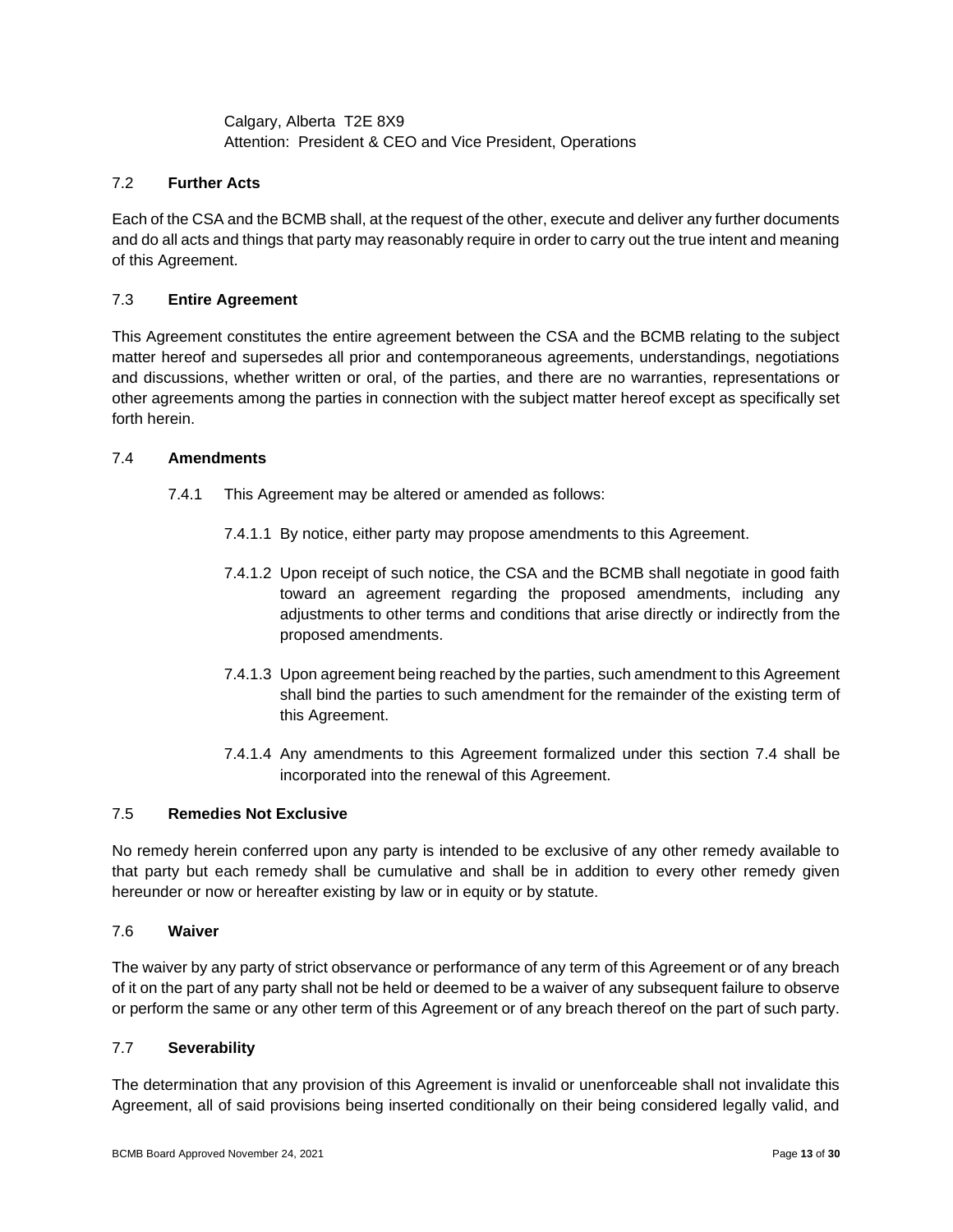this Agreement shall be construed and performed in all respects as if any invalid or unenforceable provisions are omitted provided the primary purpose of this Agreement is not thereby impeded.

## <span id="page-13-0"></span>7.8 **Survival**

Any sections of this Agreement, which expressly provide for, or by their nature require, survival after the expiration or termination of this Agreement, shall survive.

# <span id="page-13-1"></span>7.9 **Enurement**

This Agreement shall enure to the benefit of and be binding upon the parties and their respective successors and permitted assigns.

# <span id="page-13-2"></span>7.10 **Assignment**

Except as expressly provided elsewhere in this Agreement, any rights or obligations of this Agreement are non-assignable by any party without the prior permission of the other party, such permission not to be unreasonably withheld.

# <span id="page-13-3"></span>7.11 **Time**

Time shall be of the essence in this Agreement.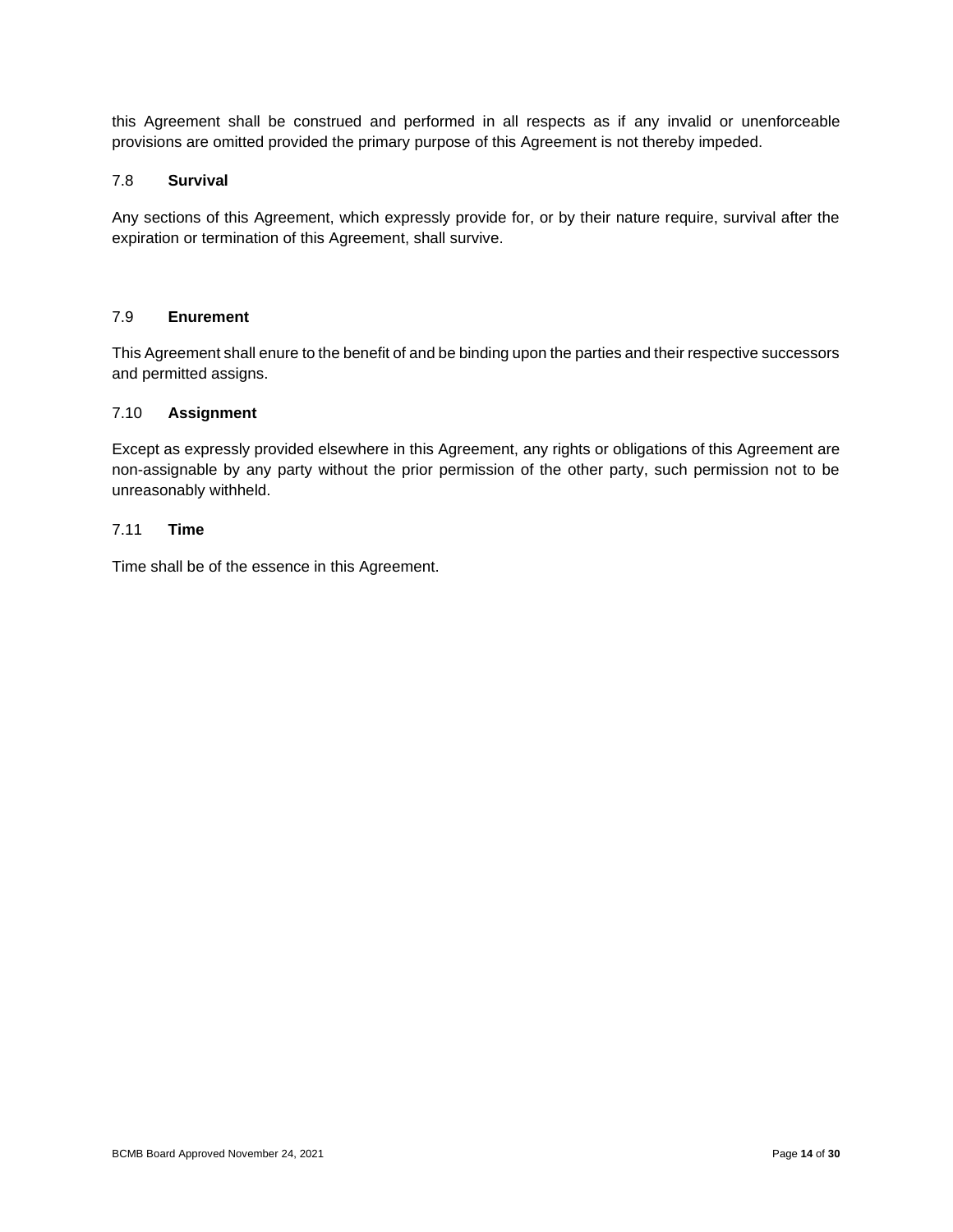# **ARTICLE 8 - EXECUTION**

## <span id="page-14-1"></span><span id="page-14-0"></span>8.1 **Execution**

IN WITNESS WHEREOF the BCMB and the CSA have executed this Agreement as of the day and year first above written.

## **Beverage Container Management Board**

3 Charlton Per:

# **Alberta Beverage Container Recycling Corporation**

Per: Guy West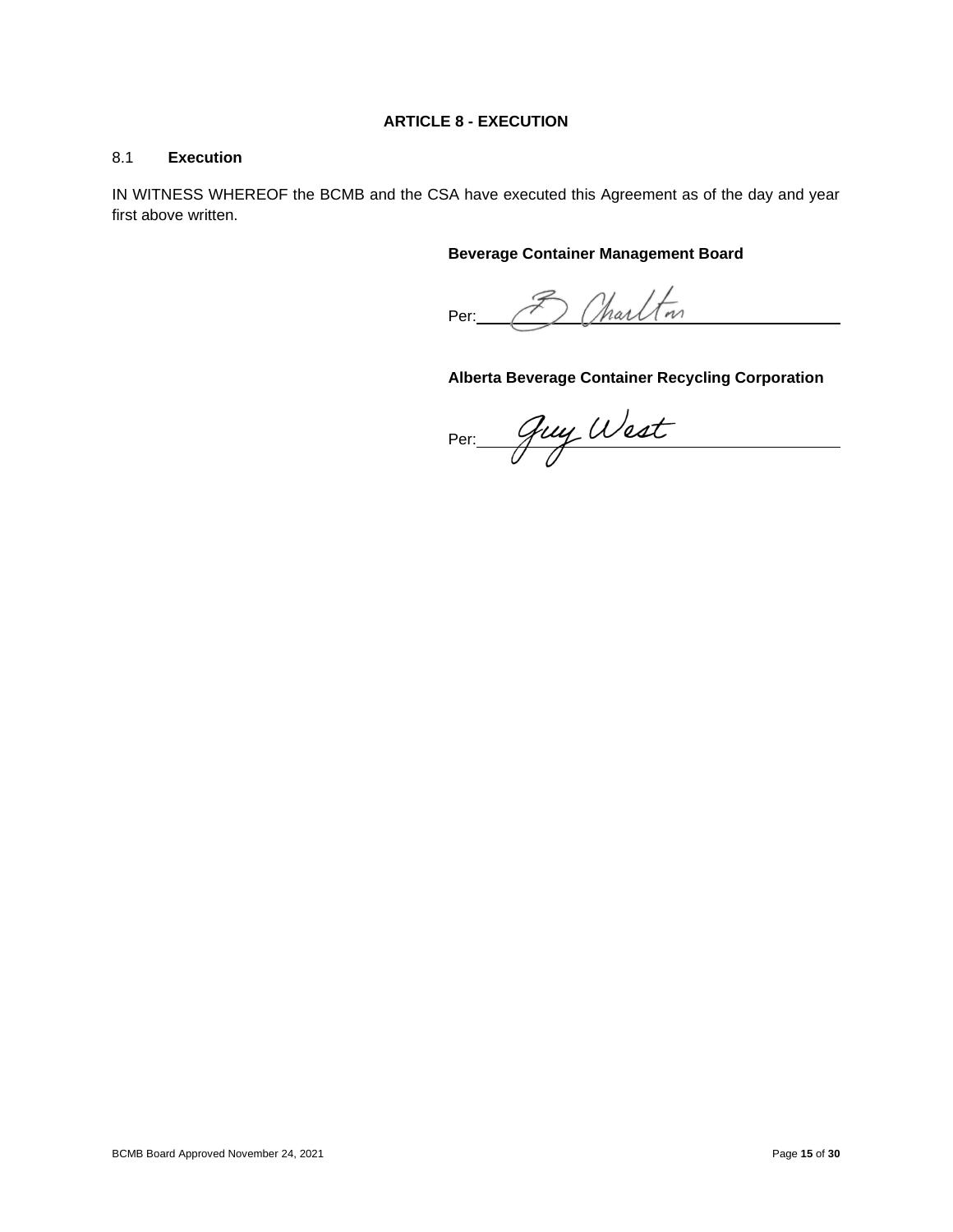# **SCHEDULE "A"**

# **FEES**

# **1. BCMB Fee By-law**

The CSA shall remit:

1.1 on behalf of each Manufacturer the sum identified in section 6.1 of the BCMB Fee By-law for each of its Containers sold in Alberta.

# **2. Service Agreement Obligations**

The CSA shall:

- 2.1 at the written request of the BCMB remit to the BCMB on behalf of a Depot permit holder any outstanding Compliance Fees imposed by the BCMB that remain unpaid; and
- 2.2 pay within 30 days of notice all Compliance Fees assessed against the CSA and payable to the BCMB.

# **3. Additional Administrative Costs**

The CSA shall pay to the BCMB any fees as determined by the BCMB, acting reasonably, to address additional costs and expenses incurred by the BCMB that arise from the BCMB's efforts to monitor and evaluate the CSA's compliance with the Regulation, the By-laws, the Service Agreement or this Agreement.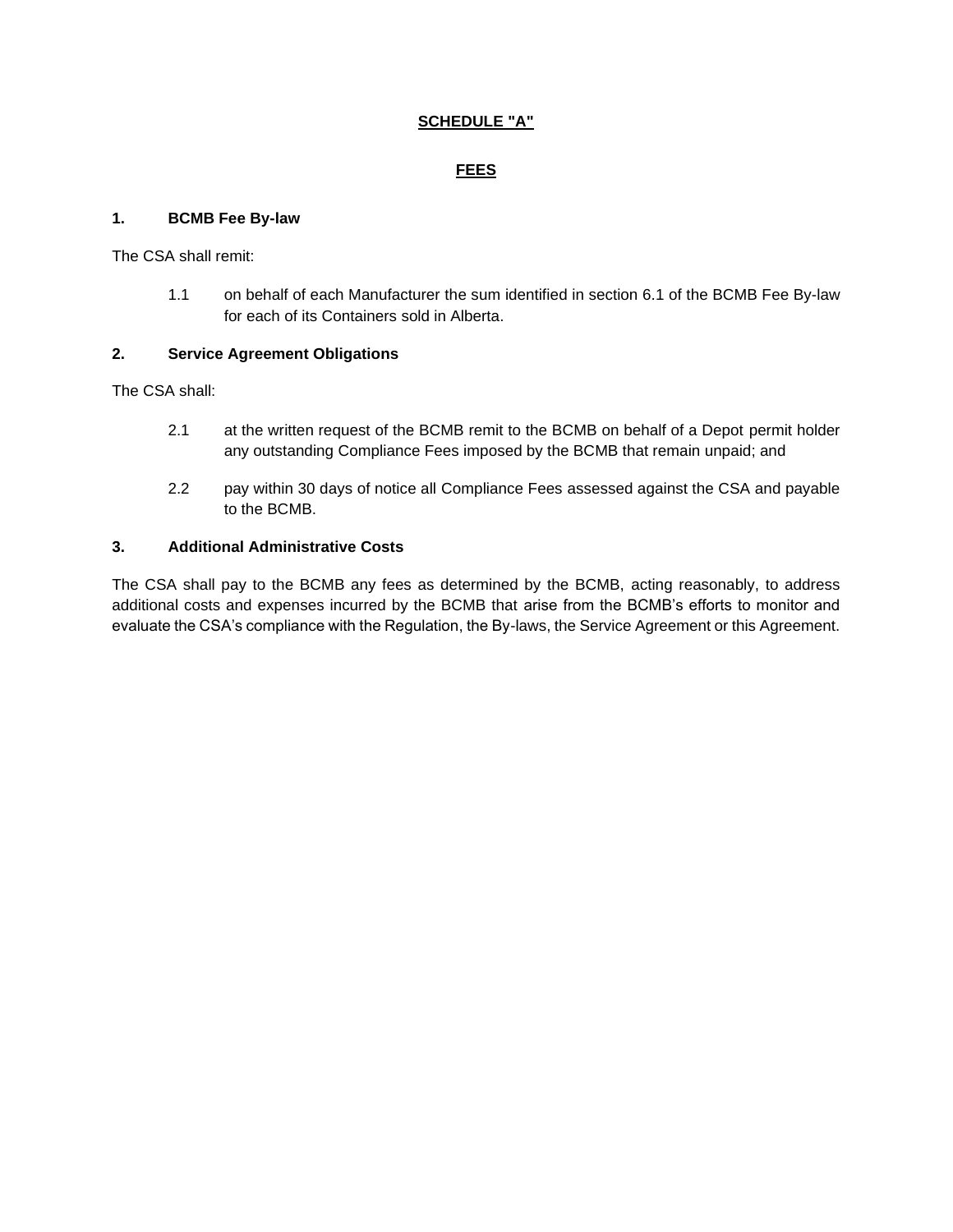# **SCHEDULE "B"**

# **INFORMATION AND REPORTING**

The CSA shall, in accordance with the frequency identified in the table below, provide the following reports and information to the BCMB:

| Ref #  | <b>Description</b>                                                                                                                                                                                                                | Monthly | Quarterly | Annually | Applicable<br>٩S | Request<br>Upon | Who Provided<br>Reported and<br>Method                                                                 |
|--------|-----------------------------------------------------------------------------------------------------------------------------------------------------------------------------------------------------------------------------------|---------|-----------|----------|------------------|-----------------|--------------------------------------------------------------------------------------------------------|
| 1.     | <b>ADMINISTRATION</b>                                                                                                                                                                                                             |         |           |          |                  |                 |                                                                                                        |
| 1.1.   | <b>Human Resources</b>                                                                                                                                                                                                            |         |           |          |                  |                 |                                                                                                        |
| 1.1.1. | Annual written confirmation that a strategic plan is in place to address potential<br>strikes or lock-outs at the CSA's facilities. A copy of documentation provided to<br>the BCMB upon request.                                 |         |           | Y        |                  | Y               | Annual CSA Self-<br>Evaluation<br>President, Director of<br><b>Operations and Manager</b><br>Analytics |
| 1.2.   | <b>Risk Management/Mitigation</b>                                                                                                                                                                                                 |         |           |          |                  |                 |                                                                                                        |
| 1.2.1. | Written self-disclosure of any breaches of confidentiality of information pertaining<br>to manufacturers or depots                                                                                                                |         |           | Y        |                  |                 | Annual CSA Self-<br>Evaluation<br>President, Director of<br><b>Operations and Manager</b><br>Analytics |
| 1.2.2. | Annual written confirmation that the business continuity plan, emergency<br>response plan, and the disaster recovery plan have each been reviewed and are<br>current. A copy of documentation provided to the BCMB upon request.; |         |           | Y        |                  | Y               | Annual CSA Self-<br>Evaluation<br>President, Director of<br><b>Operations and Manager</b><br>Analytics |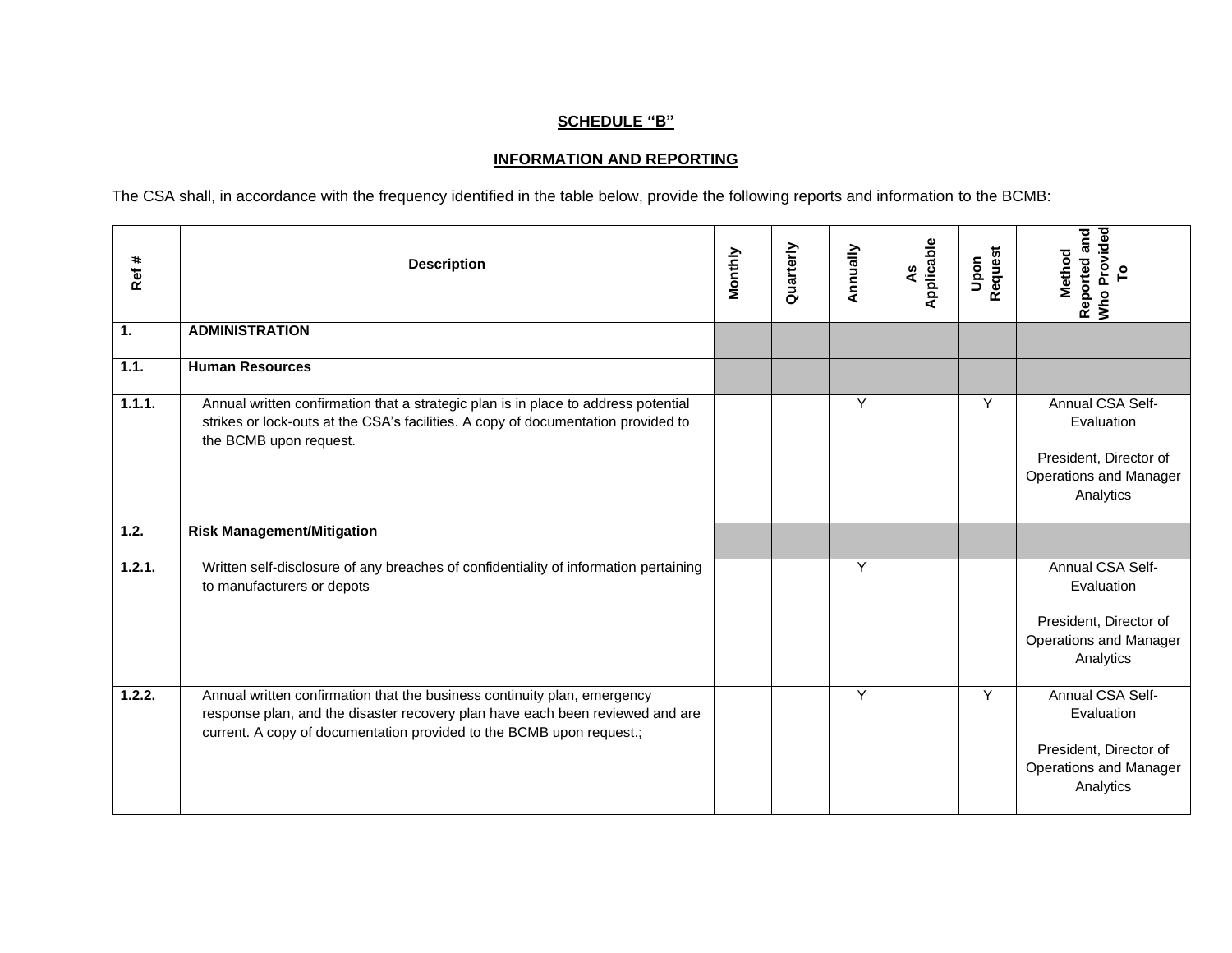| Ref#   | <b>Description</b>                                                                                                                                                                                                | Monthly | Quarterly     | Annually | Applicable<br>$\mathbf{A}$ s | Request<br>Upon | Who Provided<br>Reported and<br>Method                                                                 |
|--------|-------------------------------------------------------------------------------------------------------------------------------------------------------------------------------------------------------------------|---------|---------------|----------|------------------------------|-----------------|--------------------------------------------------------------------------------------------------------|
| 1.2.3. | A written summary of the annual processes completed (review, mock exercise,<br>etc.) to ensure the effectiveness of the business continuity plan, emergency<br>response plan, and the disaster recovery plan; and |         |               | Y        |                              |                 | Annual CSA Self-<br>Evaluation<br>President, Director of<br><b>Operations and Manager</b><br>Analytics |
| 1.2.4. | A written summary of the annual mitigation strategy with regards to minimizing<br>the risk of system fraud; and an evaluation of the effectiveness of the steps<br>taken.                                         |         |               | Υ        |                              |                 | Annual CSA Self-<br>Evaluation<br>President, Director of<br>Operations and Manager<br>Analytics        |
| 1.3.   | <b>Container Volumes and Sales</b>                                                                                                                                                                                |         |               |          |                              |                 |                                                                                                        |
| 1.3.1. | Aggregate number of Containers reported as sold and recovered from Depots in<br>each Material Stream;                                                                                                             | Y       |               |          |                              |                 | Report sent monthly to<br>Manager, Analytics                                                           |
| 1.3.2. | Forecasts of Container sales and recoveries from Depots in each Material<br>Stream;                                                                                                                               |         |               | Y        |                              | Y               | Report sent annually to<br>President and Director of<br>Finance                                        |
| 1.3.3. | Number of Containers collected from each Depot in each Material Stream and<br>showing shipping volume changes year over year by Material Stream;                                                                  | Υ       |               |          |                              |                 | Report sent monthly to<br>Director, Compliance                                                         |
| 1.4.   | <b>Container Recycling</b>                                                                                                                                                                                        |         |               |          |                              |                 |                                                                                                        |
| 1.4.1. | A report reconciling the number of Containers recovered and the weight of<br>Containers shipped for recycling per Material Stream;                                                                                |         |               | Υ        |                              |                 | Annual CSA Self-<br>Evaluation                                                                         |
|        | BCMB Board Approved November 24, 2021                                                                                                                                                                             |         | Page 18 of 30 |          |                              |                 |                                                                                                        |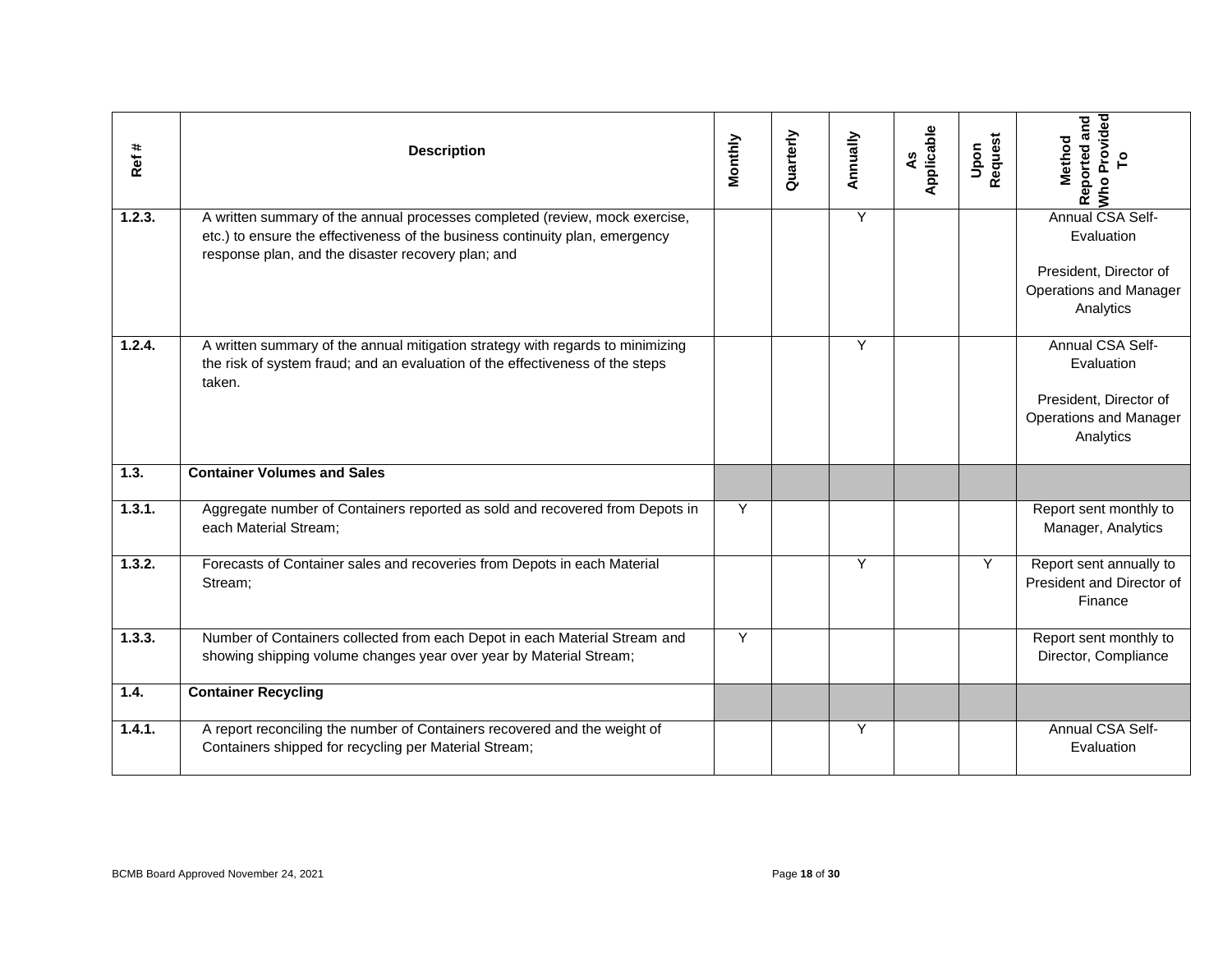| Ref#     | <b>Description</b>                                                                                                                                                                                                                                                                       | Monthly | Quarterly     | Annually | Applicable<br>٩S | Request<br>Upon | Who Provided<br>Reported and<br>Method                                                                 |
|----------|------------------------------------------------------------------------------------------------------------------------------------------------------------------------------------------------------------------------------------------------------------------------------------------|---------|---------------|----------|------------------|-----------------|--------------------------------------------------------------------------------------------------------|
|          |                                                                                                                                                                                                                                                                                          |         |               |          |                  |                 | President, Director of<br><b>Operations and Manager</b><br>Analytics                                   |
| 1.4.2.   | Recycling Rate - The number of Containers recycled or not recycled under the<br>Regulation per Material Stream;                                                                                                                                                                          |         |               | Y        |                  |                 | Annual CSA Self-<br>Evaluation<br>President, Director of<br>Operations and Manager<br>Analytics        |
| 1.4.3.   | Information regarding the disposition of Containers recycled under the<br>Regulation organized by Material Stream or the method of recycling of those<br>Containers and including an explanation of the verification process.                                                            |         |               | Y        |                  |                 | Annual CSA Self-<br>Evaluation<br>President, Director of<br><b>Operations and Manager</b><br>Analytics |
| 1.4.4.   | Annual confirmation that all contracts with third party recycling agents include the<br>following contractual obligations:                                                                                                                                                               |         |               |          |                  |                 |                                                                                                        |
| 1.4.4.1. | the obligation to disclose recycling methodology and other particulars in<br>respect of the disposition of materials and the provision of an appropriately<br>verified reconciliation of the amount of material received, recycled and<br>disposed of; and                               |         |               | Y        |                  |                 | Annual CSA Self-<br>Evaluation<br>President, Director of<br>Operations and Manager<br>Analytics        |
| 1.4.4.2. | adequate security measures to prevent theft and/or duplicate credit for the<br>same materials and to otherwise safeguard against fraudulent, illegal or other<br>inappropriate behaviour that have a reasonable possibility of harming the<br>integrity of the Common Collection System. |         |               | Y        |                  |                 | Annual CSA Self-<br>Evaluation                                                                         |
|          | BCMB Board Approved November 24, 2021                                                                                                                                                                                                                                                    |         | Page 19 of 30 |          |                  |                 |                                                                                                        |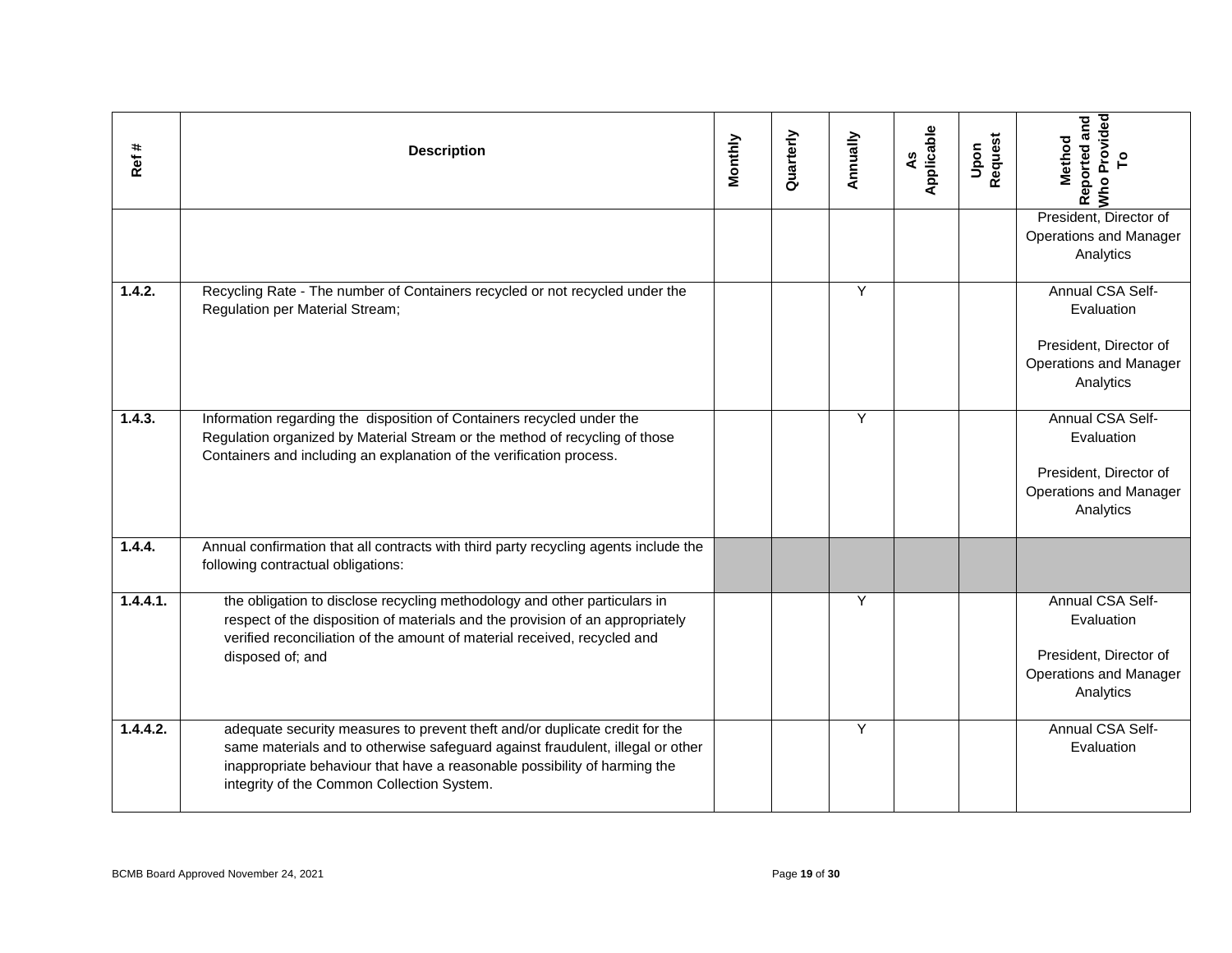| Ref#   | <b>Description</b>                                                                                                                                                                                                                                                                                     | Monthly | Quarterly     | Annually | Applicable<br>٩S | Request<br>Upon | Provided<br>To<br>Reported and<br>Method<br>Who                                                        |
|--------|--------------------------------------------------------------------------------------------------------------------------------------------------------------------------------------------------------------------------------------------------------------------------------------------------------|---------|---------------|----------|------------------|-----------------|--------------------------------------------------------------------------------------------------------|
|        |                                                                                                                                                                                                                                                                                                        |         |               |          |                  |                 | President, Director of<br><b>Operations and Manager</b><br>Analytics                                   |
| 2.     | <b>FINANCIAL</b>                                                                                                                                                                                                                                                                                       |         |               |          |                  |                 |                                                                                                        |
| 2.1.   | A statement of financial position;                                                                                                                                                                                                                                                                     |         | Υ             |          |                  |                 | Report sent quarterly to<br>President and Director of<br>Finance                                       |
| 2.2.   | A statement of operations that includes a variance analysis of actual results to<br>budget for key operational functions including processing, transportation,<br>administration and marketing;                                                                                                        |         | Υ             |          |                  |                 | Report sent quarterly to<br>President and Director of<br>Finance                                       |
| 2.3.   | A schedule of information regarding the CSA's operating expenditures directly<br>related to the servicing of Depots and downstream sales;                                                                                                                                                              |         |               | Y        |                  |                 | Annual CSA Self-<br>Evaluation<br>President, Director of<br>Operations and Manager<br>Analytics        |
| 2.4.   | A copy of the audited financial statements, prepared in accordance with<br>Generally Accepted Accounting Principles Audited Financial Report and which<br>adheres to the standards contained in the CICA Handbook section 9100 or its<br>equivalent set out in the CPA Canada Handbook, as applicable; |         |               | Y        |                  |                 | Annual CSA Self-<br>Evaluation<br>President, Director of<br><b>Operations and Manager</b><br>Analytics |
| 2.4.1. | A letter from a CSA Officer to a BCMB representative to confirm the<br>existence of any audit issues.                                                                                                                                                                                                  |         |               | Y        |                  |                 | Annual CSA Self-<br>Evaluation                                                                         |
|        | BCMB Board Approved November 24, 2021                                                                                                                                                                                                                                                                  |         | Page 20 of 30 |          |                  |                 |                                                                                                        |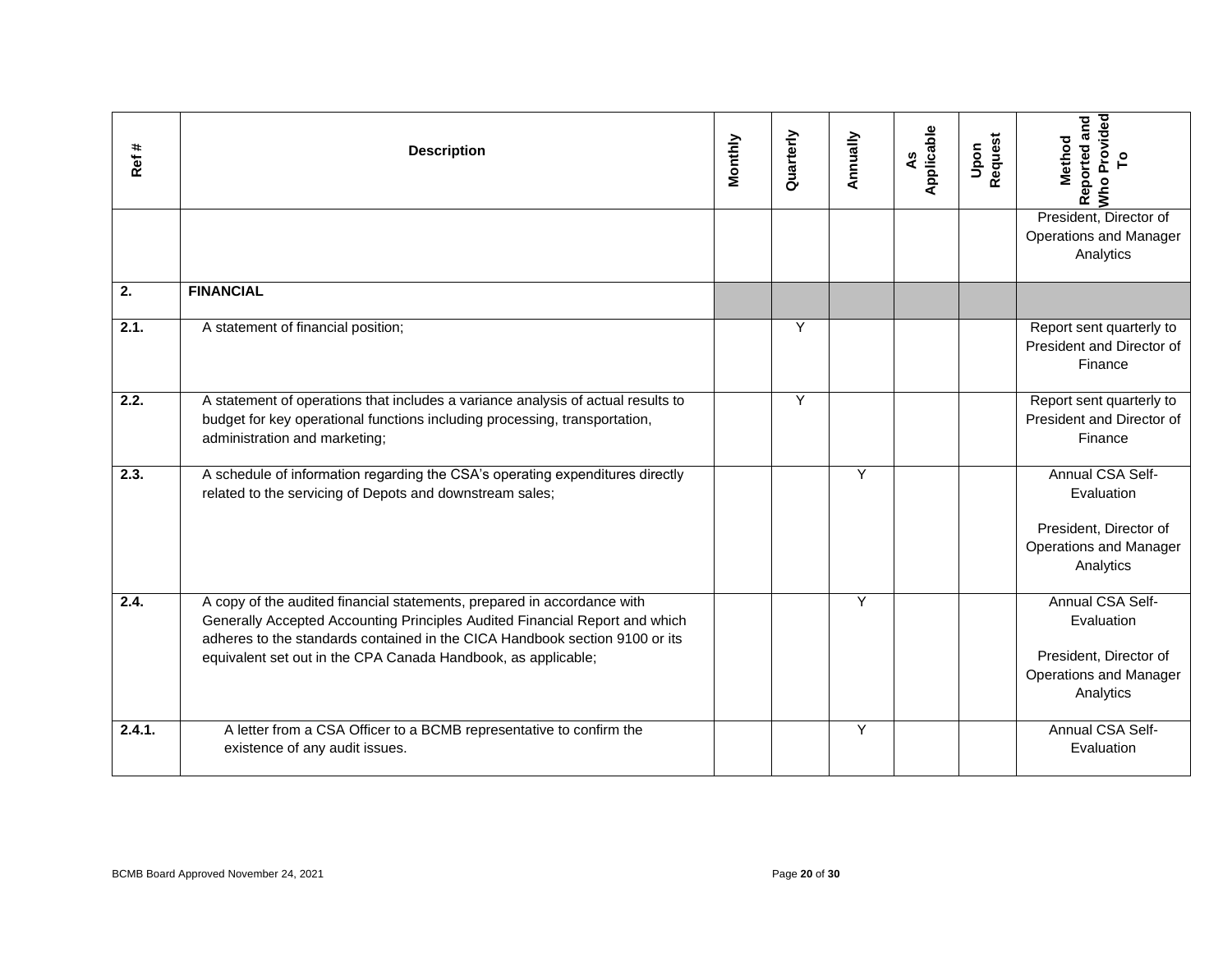| Ref#     | <b>Description</b>                                                                                                                                                                                                     | Monthly | Quarterly     | Annually | Applicable<br>$\mathbf{S}$ | Request<br>Upon | Reported and<br>Who Provided<br>Method                               |
|----------|------------------------------------------------------------------------------------------------------------------------------------------------------------------------------------------------------------------------|---------|---------------|----------|----------------------------|-----------------|----------------------------------------------------------------------|
|          |                                                                                                                                                                                                                        |         |               |          |                            |                 | President, Director of<br>Operations and Manager<br>Analytics        |
| 2.5.     | <b>Manufacturer Reporting</b>                                                                                                                                                                                          |         |               |          |                            |                 |                                                                      |
| 2.5.1.   | Verification of 90% of Manufacturers' reported sales of volumes into Alberta, net<br>of subsequent out-of-province shipments as follows:                                                                               |         |               | Y        |                            |                 | Report sent annually to<br>President                                 |
| 2.5.1.1. | verification by either external auditors, or internal auditors (if verified as<br>independent), for Manufacturers whose total reported annual Container sales<br>volumes are equal to or exceed 10 million Containers; |         |               | Υ        |                            |                 | Report sent annually to<br>President                                 |
| 2.5.1.2. | verification by external or internal auditors for Manufacturers whose total<br>reported annual Container sales volumes are less than 10 million Containers<br>but equal to or greater than 5 million Containers;       |         |               | Y        |                            |                 | Report sent annually to<br>President                                 |
| 2.5.1.3. | verification by external or internal auditors or the senior operating officer for<br>Manufacturers whose total reported annual Container sales volumes are less<br>than 5 million Containers;                          |         |               | Y        |                            |                 | Report sent annually to<br>President                                 |
| 3.       | <b>MARKETING</b>                                                                                                                                                                                                       |         |               |          |                            |                 |                                                                      |
| 3.1.     | The nature and scope of the programs, initiatives or campaigns focused on<br>increasing consumer awareness and participation by consumers in Container<br>recycling; and,                                              |         |               | Υ        |                            |                 | Marketing report<br>annually via Joint<br><b>Marketing Committee</b> |
| 3.2.     | An analysis of the impact of those expenditures on the return rate.                                                                                                                                                    |         |               | Y        |                            |                 | Marketing report<br>annually via Joint<br><b>Marketing Committee</b> |
| 4.       | <b>OPERATIONS</b>                                                                                                                                                                                                      |         |               |          |                            |                 |                                                                      |
|          | BCMB Board Approved November 24, 2021                                                                                                                                                                                  |         | Page 21 of 30 |          |                            |                 |                                                                      |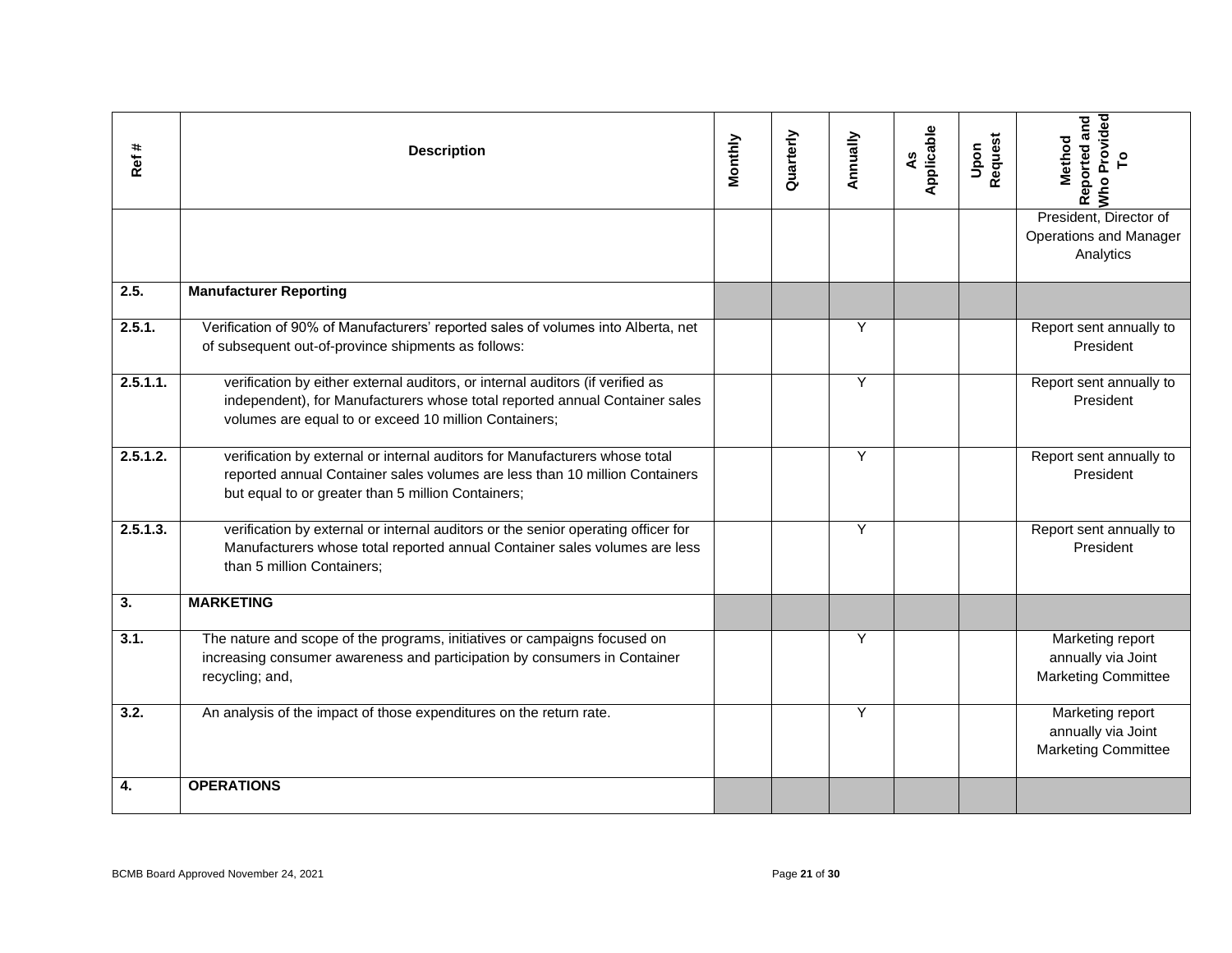| Ref#   | <b>Description</b>                                                                                                                                | Monthly | Quarterly     | Annually | As<br>Applicable | <b>Request</b><br>Upon | Reported and<br>Who Provided<br>To<br><b>Method</b>                                        |
|--------|---------------------------------------------------------------------------------------------------------------------------------------------------|---------|---------------|----------|------------------|------------------------|--------------------------------------------------------------------------------------------|
| 4.1.   | <b>Scheduling</b>                                                                                                                                 |         |               |          |                  |                        |                                                                                            |
| 4.1.1. | Advanced notice of amendments to service and payment schedules for holidays,<br>scheduled maintenance delivered to the Depots, ABDA and the BCMB; |         |               |          | Υ                |                        | Monthly CSA Report<br>President, Director of<br>Operations and Manager<br>Analytics        |
| 4.1.2. | Total number of pick-ups completed;                                                                                                               | Y       |               |          |                  |                        | Monthly CSA Report<br>President, Director of<br>Operations and Manager<br>Analytics        |
| 4.1.3. | Total number of pickups cancelled by the CSA and reasons for such<br>cancellations;                                                               | Y       |               |          |                  |                        | Monthly CSA Report<br>President, Director of<br>Operations and Manager<br>Analytics        |
| 4.1.4. | Total number of appointments for pickup more than 1 hour early or late of the<br>scheduled pickup time.                                           | Y       |               |          |                  |                        | Monthly CSA Report<br>President, Director of<br>Operations and Manager<br>Analytics        |
| 4.2.   | <b>Transportation</b>                                                                                                                             |         |               |          |                  |                        |                                                                                            |
| 4.2.1. | Total number of transportation deficiencies resolved, and                                                                                         | Y       |               |          |                  |                        | Monthly CSA Report<br>President, Director of<br><b>Operations and Manager</b><br>Analytics |
|        | BCMB Board Approved November 24, 2021                                                                                                             |         | Page 22 of 30 |          |                  |                        |                                                                                            |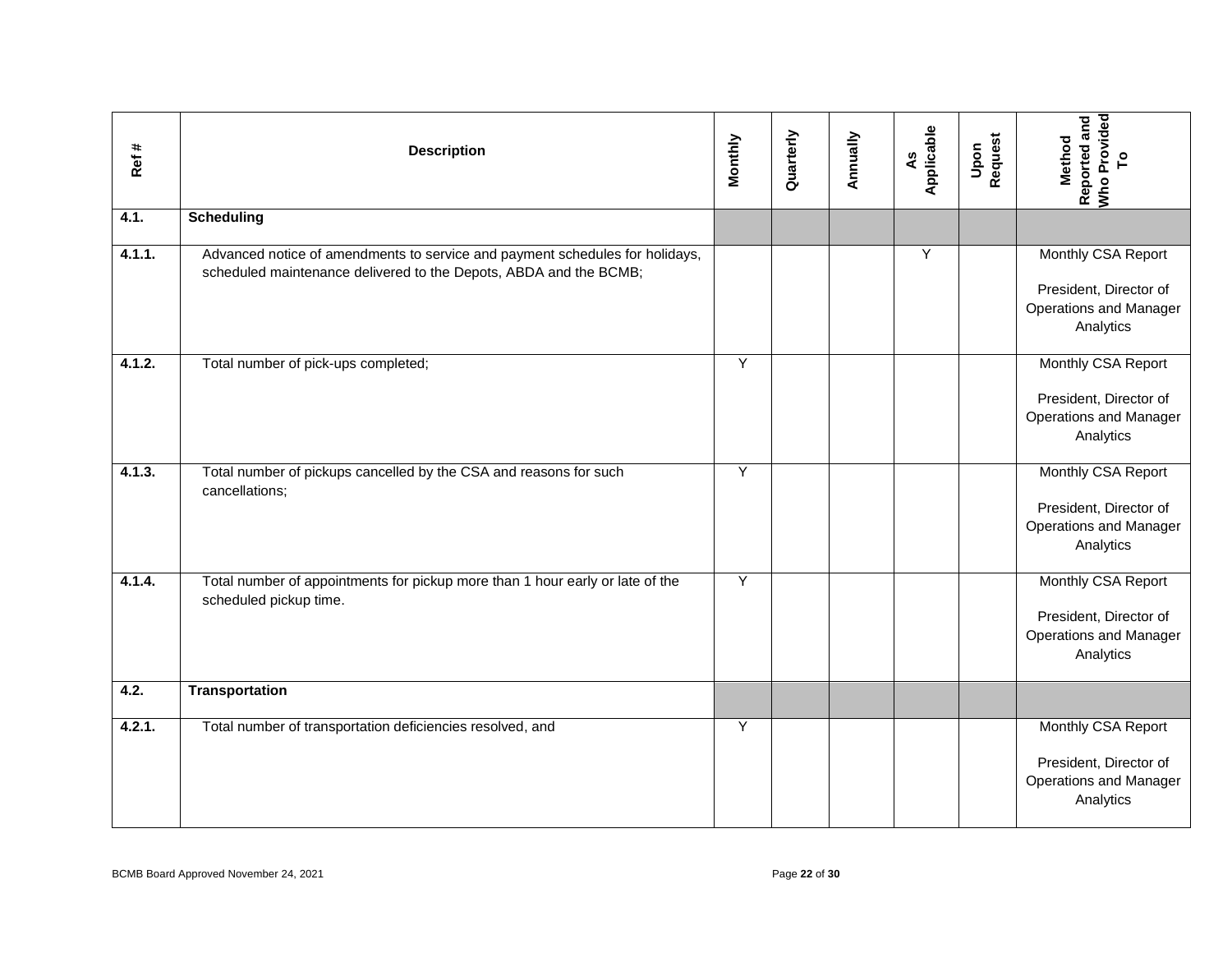| Ref#     | <b>Description</b>                                                                                                                                             | Monthly | Quarterly     | Annually | Applicable<br>$\mathbf{A}$ s | Upon<br>Request | <b>Who Provided</b><br>Reported and<br>Method<br>$\overline{\phantom{a}}^{\circ}$                      |
|----------|----------------------------------------------------------------------------------------------------------------------------------------------------------------|---------|---------------|----------|------------------------------|-----------------|--------------------------------------------------------------------------------------------------------|
| 4.2.2.   | Total number resolved more than 4 hours after the Depot notified the CSA.                                                                                      | Y       |               |          |                              |                 | Monthly CSA Report<br>President, Director of<br><b>Operations and Manager</b><br>Analytics             |
| 4.3.     | <b>Quality Control</b>                                                                                                                                         |         |               |          |                              |                 |                                                                                                        |
| 4.3.1.   | A summary of the number of Shipping Containers received by Material Stream,<br>the number of audits conducted by Material Stream; including percentage totals; |         | Y             |          |                              |                 | Report sent quarterly to<br>Director Compliance and<br><b>Manager Analytics</b>                        |
| 4.3.2.   | The number of Depot quality control challenges and their outcomes;                                                                                             |         |               | Y        |                              |                 | Annual CSA Self-<br>Evaluation<br>President, Director of<br><b>Operations and Manager</b><br>Analytics |
| 4.3.3.   | Individual audit results from random/random, random/target and target/target<br>audits.                                                                        |         |               |          | Υ                            |                 | Accessed by Director,<br>Compliance via BI tool.                                                       |
| 4.4.     | <b>Load Reconciliation &amp; Payments</b>                                                                                                                      |         |               |          |                              |                 |                                                                                                        |
| 4.4.1.   | In relation to Payments as referenced in the Service Agreement:                                                                                                |         |               |          |                              |                 |                                                                                                        |
| 4.4.1.1. | The number of payment transactions;                                                                                                                            | Y       |               |          |                              |                 | Monthly CSA Report<br>President, Director of<br><b>Operations and Manager</b><br>Analytics             |
|          | BCMB Board Approved November 24, 2021                                                                                                                          |         | Page 23 of 30 |          |                              |                 |                                                                                                        |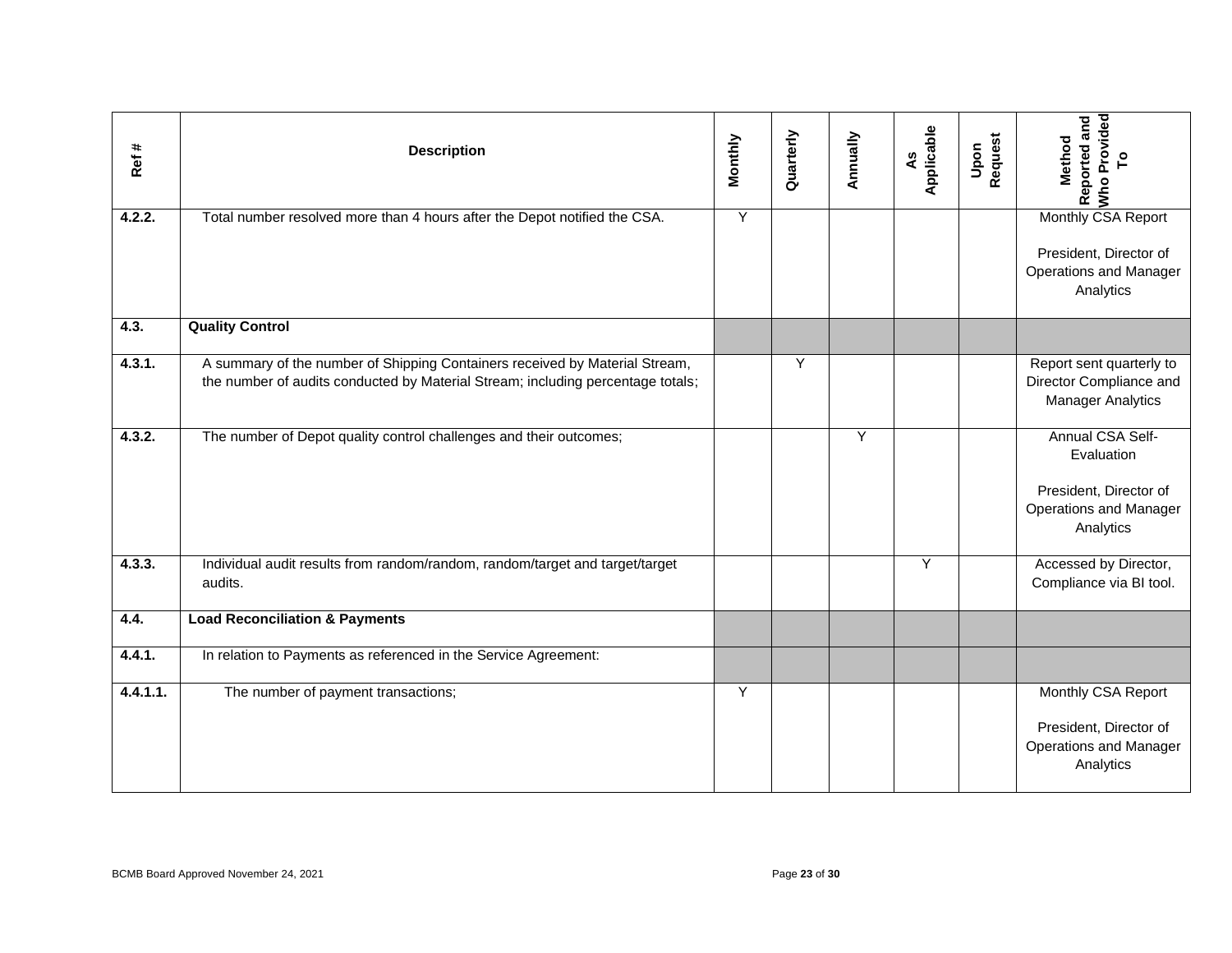| Ref#     | <b>Description</b>                                                                                                                                                                                                                                                                                                                              | Monthly | Quarterly     | Annually | As<br>Applicable | Request<br>Upon | Reported and<br>Who Provided<br><b>Method</b>                                              |
|----------|-------------------------------------------------------------------------------------------------------------------------------------------------------------------------------------------------------------------------------------------------------------------------------------------------------------------------------------------------|---------|---------------|----------|------------------|-----------------|--------------------------------------------------------------------------------------------|
| 4.4.1.2. | The number of instances when the date of payment exceeded the terms of<br>the Service Agreement.                                                                                                                                                                                                                                                | Y       |               |          |                  |                 | Monthly CSA Report<br>President, Director of<br><b>Operations and Manager</b><br>Analytics |
| 5.       | <b>DATA-COLLECTION AGENT REPORTS</b>                                                                                                                                                                                                                                                                                                            |         |               |          |                  |                 |                                                                                            |
| 5.1.     | On a monthly basis, the below reports are provided direct to the Data Collection<br>Agent:<br>Depot Volumes by load;<br>Suppliers Data Report listing vendors (Depot) and contact Information.                                                                                                                                                  | Y       |               |          |                  |                 | Monthly reporting direct<br>to the DCA                                                     |
| 5.2.     | On an annual basis, the below reports are provided direct to the Data Collection<br>Agent:<br>Shipping Containers volume by container type report;<br>$\bullet$<br>Sales Volumes report.                                                                                                                                                        |         |               | Y        |                  |                 | Annual reporting direct to<br>the DCA                                                      |
| 5.3.     | During full Handling Commission Reviews, the below reports are provided direct to<br>the Data Collection Agent:<br>Summary of Value Added Fee paid by Depot;<br>Summary of ABDA Fees paid reported by ABCRC;<br>Load and Payment Data report summarizing number of Rbills, cancelled<br>loads and days from shipment to payment for each Depot. |         |               |          | Y                |                 | Reporting direct to the<br>DCA during full Handling<br><b>Commission Reviews</b>           |
| 6.       | <b>Rbill/eRbill Reports</b>                                                                                                                                                                                                                                                                                                                     |         |               |          |                  |                 |                                                                                            |
| 6.1.     | Percentage of loads received via Rbill versus eRbill and percentage of volume<br>represented;                                                                                                                                                                                                                                                   |         | Υ             |          |                  |                 | Quarterly CSA Report                                                                       |
|          | BCMB Board Approved November 24, 2021                                                                                                                                                                                                                                                                                                           |         | Page 24 of 30 |          |                  |                 |                                                                                            |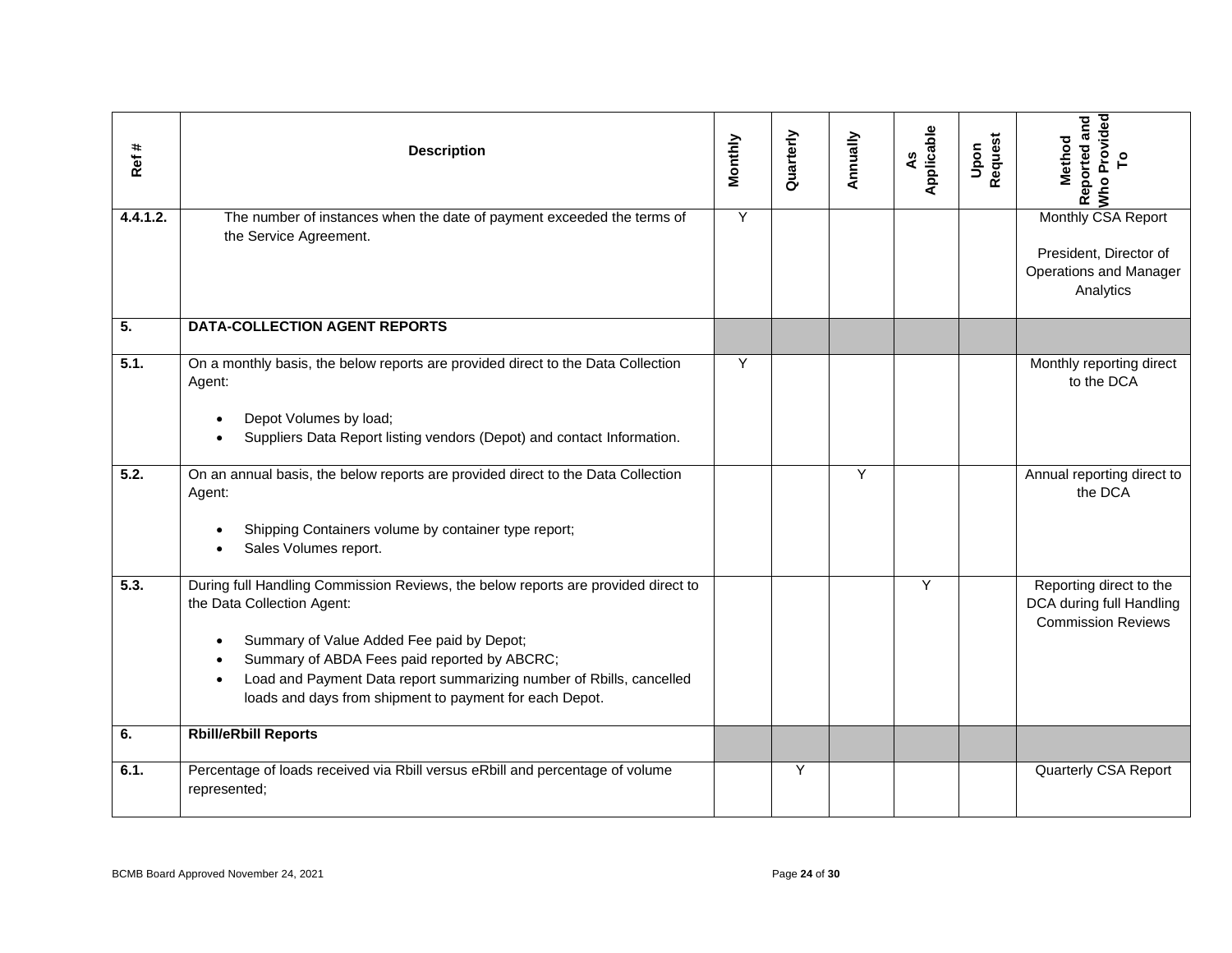| Ref# | <b>Description</b>                                                                               | Monthly | Quarterly     | Annually | Applicable<br>$\overline{a}$ | Upon<br>Request | Reported and<br>Who Provided<br>To<br><b>Method</b>                                   |
|------|--------------------------------------------------------------------------------------------------|---------|---------------|----------|------------------------------|-----------------|---------------------------------------------------------------------------------------|
|      |                                                                                                  |         |               |          |                              |                 | President, Director of<br>Operations and Manager<br>Analytics                         |
| 6.2. | List of all Depots submitting eRbill and annual summary of Depots adding/removing<br>eRbill use. |         | Y             |          |                              |                 | Quarterly CSA Report<br>President, Director of<br>Operations and Manager<br>Analytics |
|      |                                                                                                  |         |               |          |                              |                 |                                                                                       |
|      |                                                                                                  |         |               |          |                              |                 |                                                                                       |
|      |                                                                                                  |         |               |          |                              |                 |                                                                                       |
|      |                                                                                                  |         |               |          |                              |                 |                                                                                       |
|      |                                                                                                  |         |               |          |                              |                 |                                                                                       |
|      | BCMB Board Approved November 24, 2021                                                            |         | Page 25 of 30 |          |                              |                 |                                                                                       |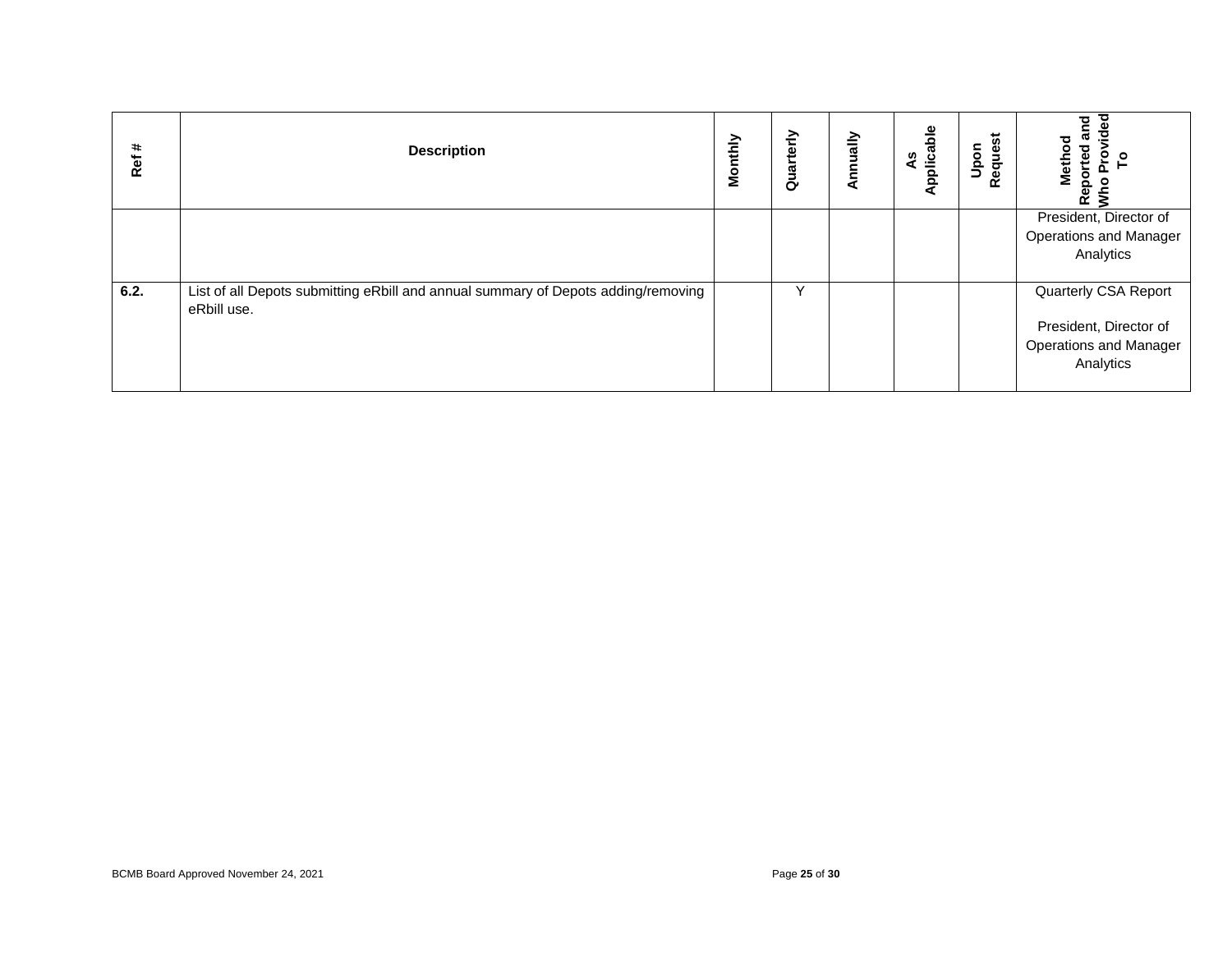# **SCHEDULE "C"**

# **EVALUATION AGAINST PERFORMANCE STANDARDS**

The BCMB shall evaluate in accordance with the By-laws the CSA's contribution to the BCMB goals for the beverage container system of Alberta as set out in the BCMB Business Plan, the efficiency and effectiveness of the CSA's operation of the Common Collection System and the CSA's compliance with the Regulation, By-laws, Service Agreement and this Agreement.

- 1. Accountability
	- 1.1 The CSA operates the Common Collection System in compliance with the Act, Regulation, By-laws and this Agreement and demonstrates a focus on:
		- 1.1.1 collaboration and cooperation;
		- 1.1.2 alignment of the CSA's annual operating plan with the BCMB Business Plan and strategic priorities;
		- 1.1.3 direct and measurable results of each marketing program operated by the CSA; and
		- 1.1.4 participation in the Quality Monitoring System.
	- 1.2 The CSA is compliant with to the terms of the Service Agreement and any other agreement between the CSA and the ABDA, in particular:
		- 1.2.1 scheduling and loading;
		- 1.2.2 shipping supplies;
		- 1.2.3 payments;
		- 1.2.4 quality control; and
		- 1.2.5 confidentiality.
	- 1.3 The CSA is compliant with to the terms of this Agreement and in particular:
		- 1.3.1 causes Containers to be recycled in a manner approved by the BCMB;
		- 1.3.2 submits a Service Agreement, with the concurrence of the ABDA, in compliance with the By-laws; and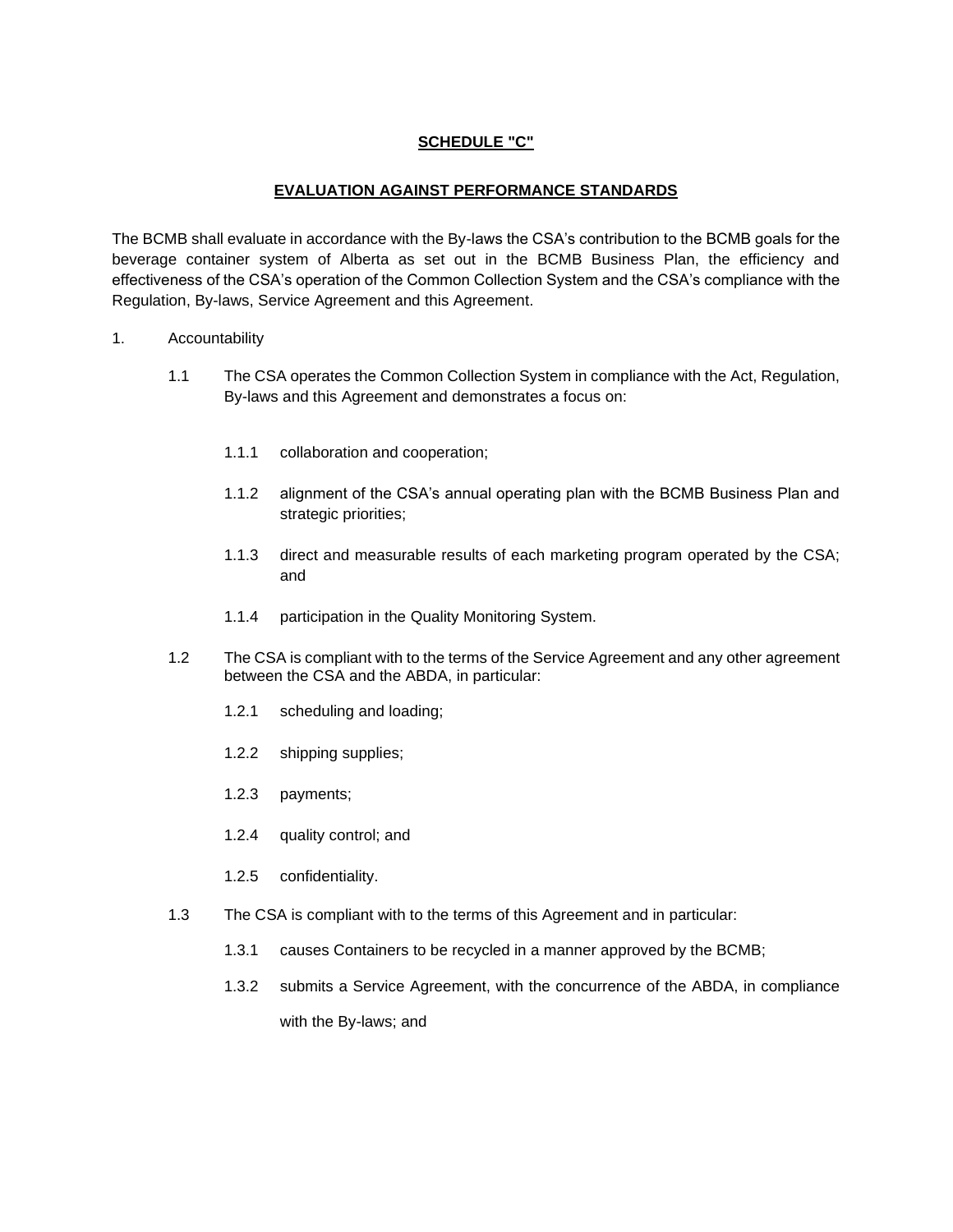1.3.3 conducts its operations so as to fulfill its obligation to maintain and manage an amount of operating reserve sufficient to achieve operational and financial stability

for the Common Collection System responsible for the recovery of Containers.

- 1.4 The CSA maintains records sufficient to, without limitation, provide monthly, quarterly, annual and term reporting on key performance metrics as outlined in Schedule B of this Agreement.
- 1.5 The CSA trains staff to ensure operations remain in compliance with standards.

# 2. Performance Standards

- 2.1 Transportation
	- 2.1.1 Standard: Depots are provided dependable carrier pick up
	- 2.1.2 Measure: No-show. A "No Show" is characterized as a transportation carrier failing to show up without any communication from the CSA to the Depot notifying them of the cancellation at least one hour prior to the scheduled pick-up time.
	- 2.1.3 Compliance: Progressive enforcement action will be taken using the Compliance Framework
- 2.2 Shipping Containers
	- 2.2.1 Standard: Depots have adequate shipping supplies.
	- 2.2.2 Measure 1: Lack of supplies is demonstrated, and the CSA fails to meet the standard when a Depot is required to close or the Depot indicates that they need supplies urgently or else will be forced to close. The CSA fails to meet the standard where the CSA does not respond to the request before closure is within 24 hours as determined by dispute resolution.
	- 2.2.3 Measure 2: Lack of supplies is demonstrated, and the CSA fails to meet the standard when a Depot is required to ship materials in incorrect shipping containers or is required without previous agreement to ship without pallets.
	- 2.2.4 Compliance: Progressive enforcement action will be taken using the Compliance Framework
- 2.3 Payment to Depot
	- 2.3.1 Standard: Depots get paid on time
	- 2.3.2 Measure: As defined within Service Agreement. The CSA fails to meet the standard when payment to a Depot exceeds the agreed to maximum period.
	- 2.3.3 Compliance: Progressive enforcement action will be taken using the Compliance Framework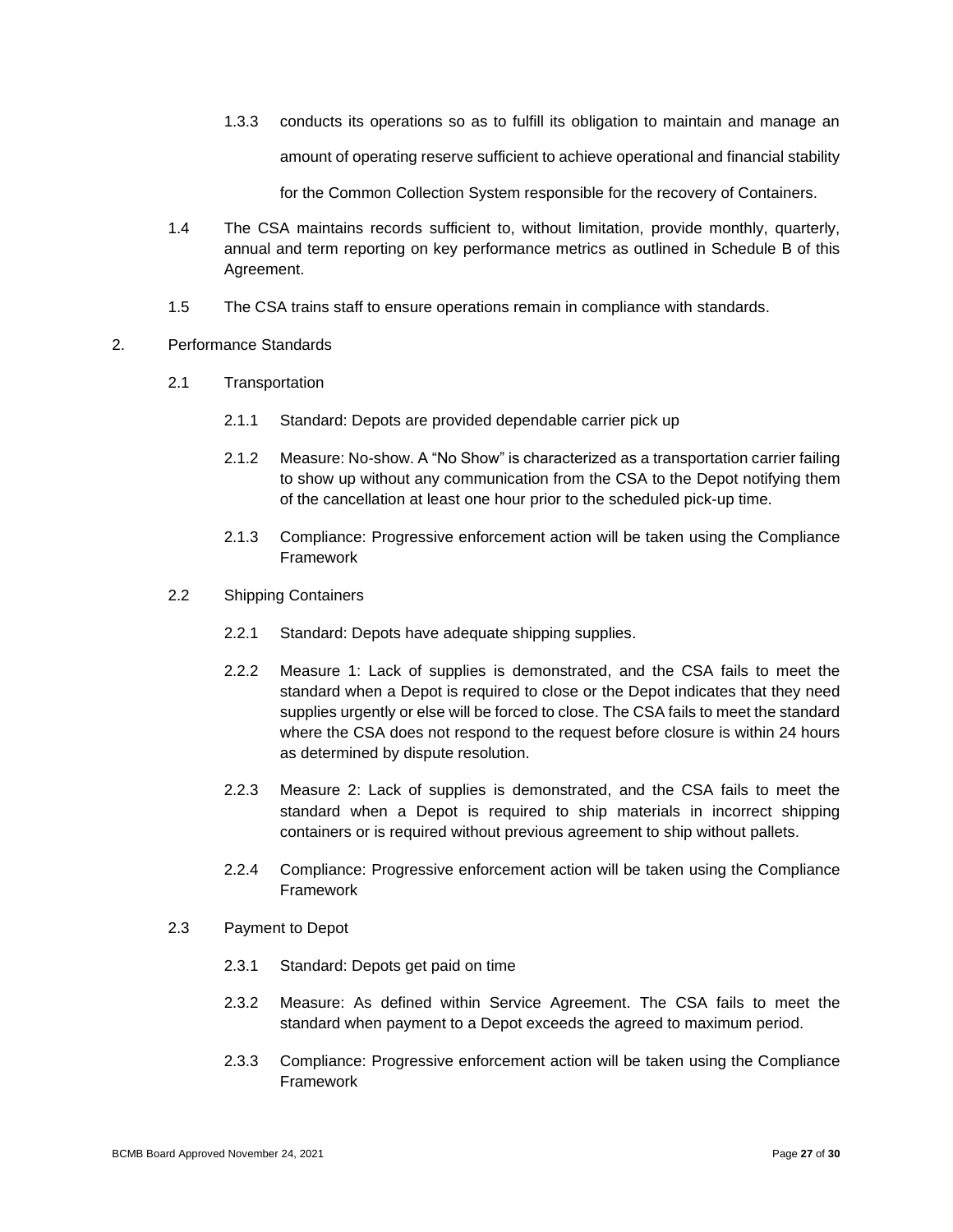- 2.4 Use of QMS
	- 2.4.1 Standard: Depot Operator tickets are responded to and resolved in a timely manner
	- 2.4.2 Measure: Response Time by QMS Service Level Agreements. The CSA fails to meet the standard when response and resolution times exceed those agreed to.
	- 2.4.3 Compliance: Based on monthly performance achieving the following standards:
		- A. 100% compliance on first response time
		- B. 95% compliance on resolution time for supplies tickets (24 hours)
		- C. 80% compliance on next response times for all other tickets (24 hours)
- 2.5 Quality Control
	- 2.5.1 Standard: Quality control counts are accurate
	- 2.5.2 Measure: The CSA fails to meet the standard when multiple counts of the same shipping container result in counts that vary by more than 1.0%.
	- 2.5.3 Compliance: Based on the audits of previously audited shipping containers, requested by the BCMB on a monthly basis.
- 2.6 Non-Beverage Containers
	- 2.6.1 Standard: CSA staff minimize the risk that non-beverage containers present to the Common Collection System
	- 2.6.2 Measure: The CSA fails to meet the standard when more than 200 non-beverage containers are found in a shipping container without response from CSA staff.
	- 2.6.3 Compliance: Based on BCMB inspection. When the standard in 2.6.2. is not met without an appropriate response to the Depot or notification to the BCMB. Measured on a monthly basis.
- 2.7 Operating Agreement
	- 2.7.1 Standard: The CSA holds itself accountable to the performance and reporting requirements of this Agreement
	- 2.7.2 Measure: Performance against section 1 of this Schedule and Reporting against Schedule "B"
	- 2.7.3 Compliance: Compliance Framework
- 3. Compliance Framework
	- 3.1 A failure of the CSA to meet the standards set out in sections 2.1, 2.2, 2.3 and 2.7 of this Schedule will result in progressive enforcement actions.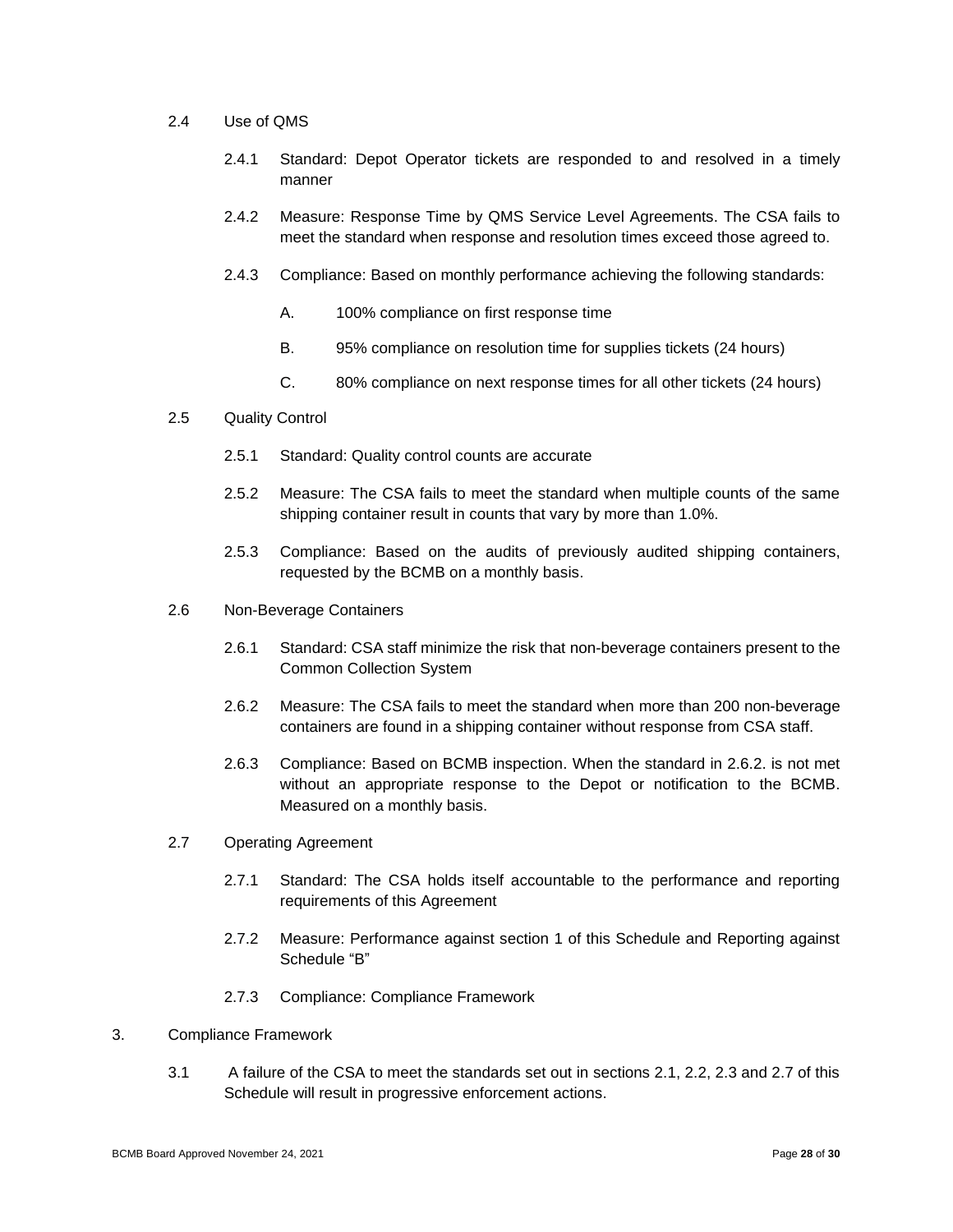- 3.1.1 Each infraction will be exclusive by depot and type.
- 3.1.2 There are three enforcement levels applicable to these sections.
- 3.1.3 Where the CSA fails to meet a standard in these sections, the BCMB shall notify the CSA of the failure in the monthly CSA Evaluation report.
- 3.1.4 The CSA will be given 10 days to rectify the problem following which, where the CSA fails to meet the standard a second time, the BCMB shall notify the CSA of the failure in the monthly CSA Evaluation report and the CSA shall pay a Compliance Fee.
- 3.1.5 The CSA will be given a further 10 days to rectify the second incident of the same problem following which, where the CSA fails a third time to meet the standard the CSA shall pay a Compliance Fee and CSA Senior Management shall attend a meeting with the BCMB.
- 3.1.6 The CSA may apply to the BCMB to move down a Level in the Compliance Framework by demonstrating that procedures have been corrected in order to prevent another failure to meet the standard.
- 3.1.7 The CSA may not apply to move down a Level of a Compliance Framework until three (3) months has passed from the date of the notification in the monthly CSA Evaluation from the BCMB. This is to provide the CSA with time to rectify the issue and to trial the improvements.
- 3.1.8 The CSA may only apply to move down a Level of a Compliance Framework if in Level 2 or higher.
- 3.1.9 An application to the BCMB will move the CSA down one Level of a Compliance Framework at a time and must include a description of the improvements made to rectify the failure.
- 3.1.10 After receipt of an application, the BCMB will monitor the situation for a threemonth period. Part of the monitoring may include a check-in with the Depot on the specific issue to confirm that it has been resolved on their side. The BCMB will also review the QMS.
- 3.1.11 Where the CSA fails to meet the same standard during the three-month monitoring period, the CSA's application will be void and they will move up a Level in the Compliance Framework. A new application will have to be made after the issue has been resolved and after three-months has passed (as per 3.1.7 above).
- 3.1.12 Once the three-month monitoring period has passed without issue, the BCMB will move the CSA down a Level of the Compliance Framework.
- 3.1.13 On a per Depot, per Framework basis, if the CSA remains compliant with the applicable standards after six months at Level 1, then the BCMB would automatically move the CSA out of the Compliance Framework without requiring submission of an application.